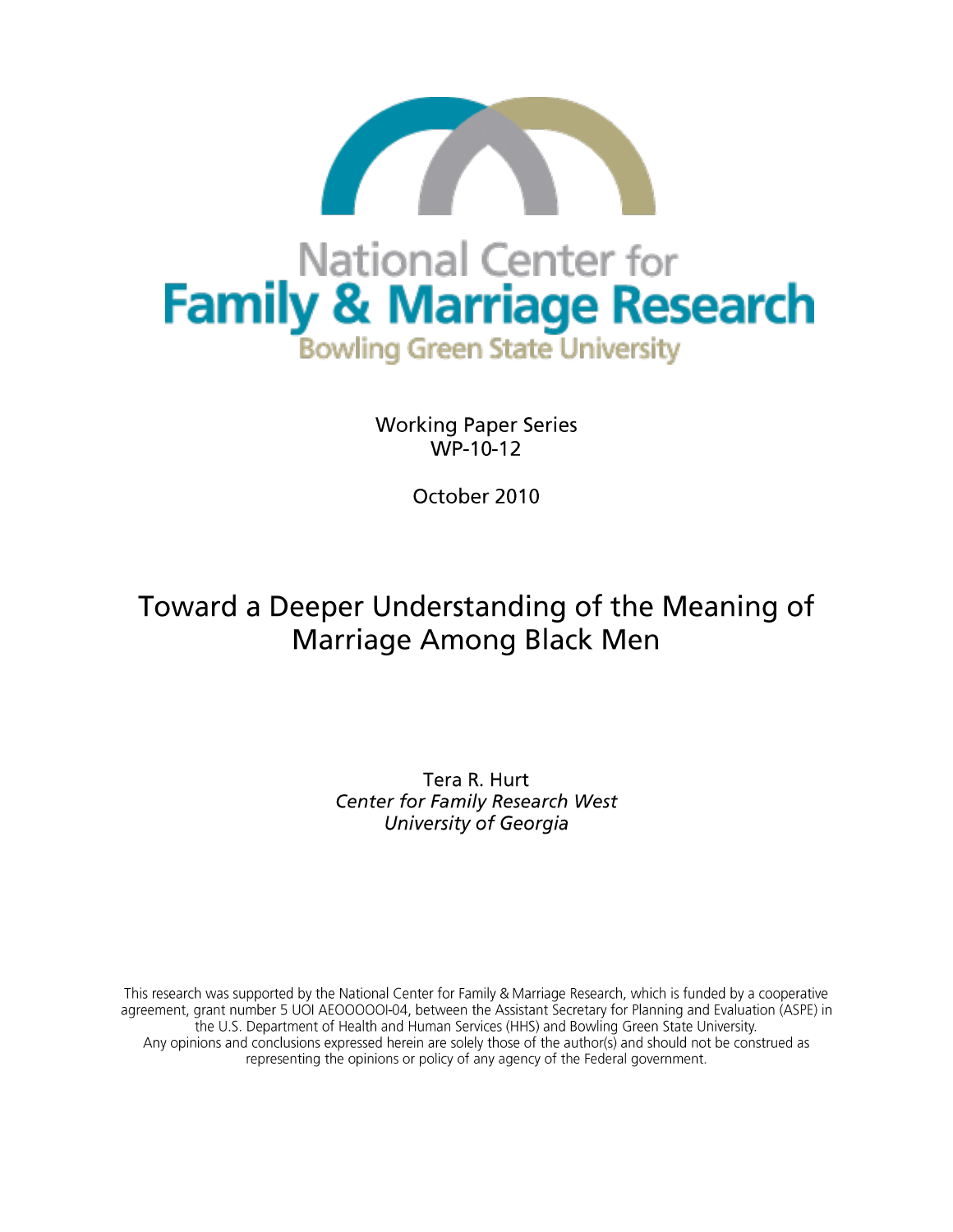Toward a Deeper Understanding of the Meaning of Marriage Among Black Men

Tera R. Hurt, PhD

University of Georgia

# DO NOT CITE WITHOUT EXPRESSED PERMISSION FROM THE AUTHOR.

Tera R. Hurt, PhD Boyd GSRC Room 508 University of Georgia Athens, GA 30602 Phone: (706) 542-7011 Fax: (706) 542-6064 Email: terah@uga.edu

\* This research was supported by a grant from the National Center for Marriage & Family Research. The author thanks Dr. Steven Beach for permission to recruit men for this study from the Program for Strong African American Marriages Study. She also is grateful for the support of a devoted research team who assisted with the data collection, analysis, and implementation of the Pathways to Marriage Project. The author is indebted to the 52 married Black men in Georgia who openly shared their marital experiences with our dedicated interviewers. Editorial assistance from Hazel Hunley was also useful. Lastly, the author appreciates helpful feedback and comments provided by Drs. Steven Beach, Chalandra Bryant, and Scott Stanley on an earlier draft of this manuscript.

In press with the Journal of Family Issues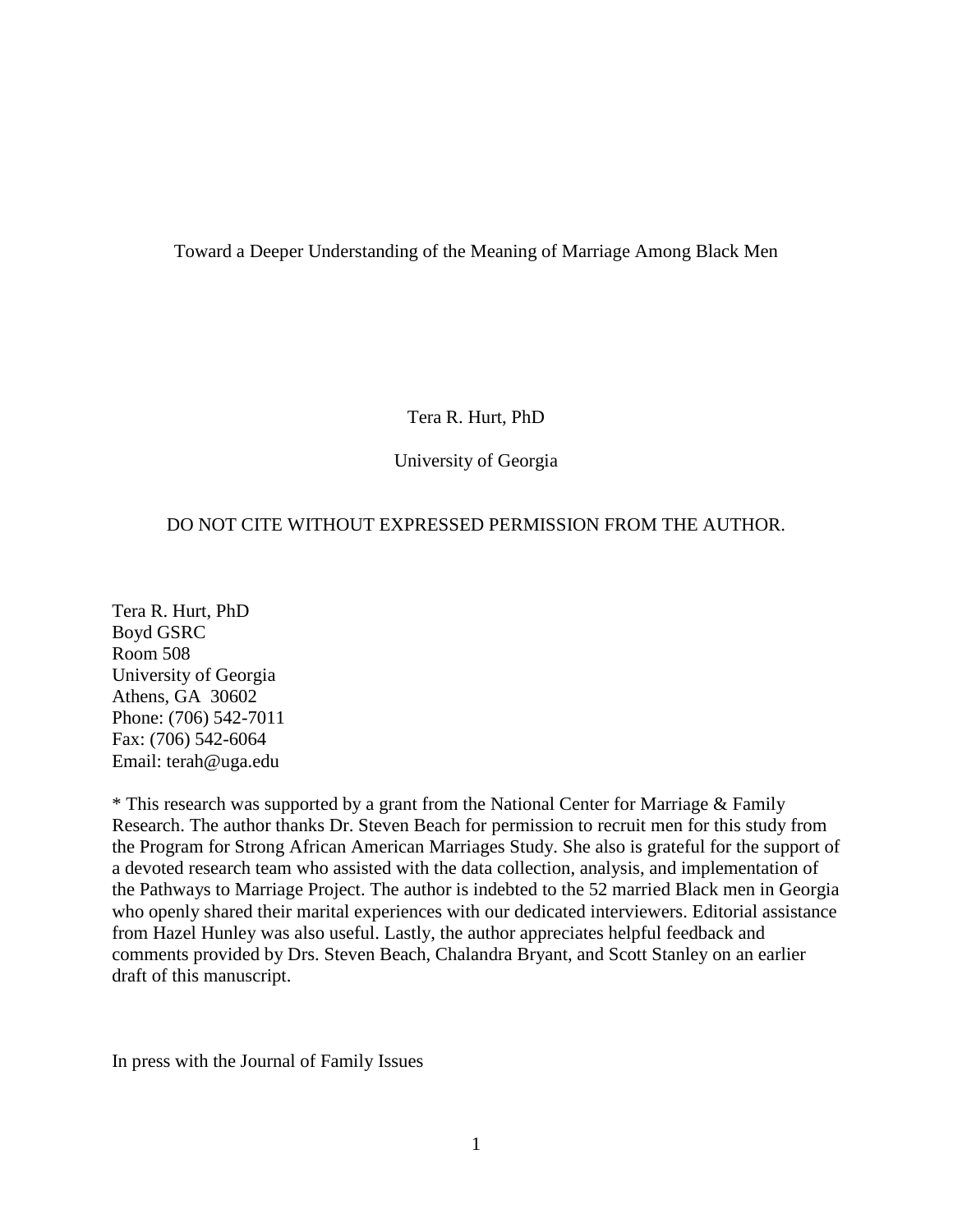# **Abstract**

Black men benefit from healthy, satisfying marriages across a variety of domains, including physical, psychological, and financial well-being. At the same time, marriage among Black men has declined and remains elusive for many. One gap in the research concerns the positive meaning that Black men find in their marriages. Prior research also has failed to collect in-depth accounts of Black men's experiences of marriage. The purpose of this qualitative study is to explore the meaning of marriage among 52 Black men, using interview data. Findings highlight four themes in the meaning of marriage—secure emotional support, lifelong commitment, enhanced life success, and secure attachment. Two themes emerged from the data related to important influences on the construction of meaning relative to marriage—religion and spirituality, and the dynamics of give and take. Responses among the men concerning the change in marriage over time related to transitions in American marriages and a deepened respect for marriage. Implications are discussed.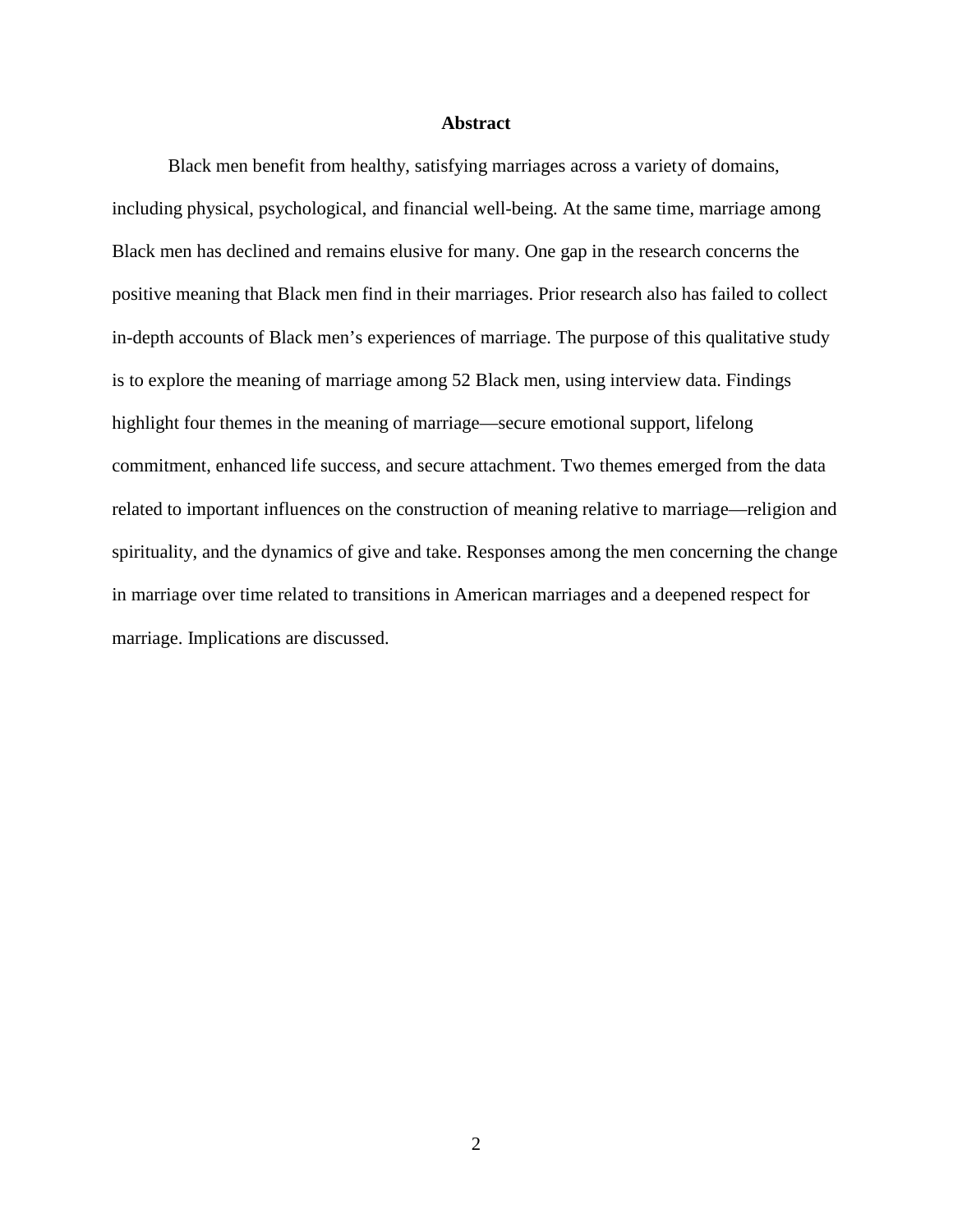The research evidence is clear: Black men benefit from being involved in healthy, satisfying marriages socially, economically, physically, occupationally, and psychologically (Blackman, Clayton, Glenn, Malone-Colon, & Roberts, 2005; King & Allen, 2007; Malone-Colon, 2007; Marks, Hopkins-Williams, Chaney, Nesteruk, & Sasser, 2010). Yet, marriage among Black men has steadily declined (Allen & James, 1998; McLoyd, Cauce, Takeuchi, & Wilson, 2000; Taylor, Tucker, Chatters, & Jayakody, 1997; U.S. Census Bureau, 2003; Wilson, 1997). Family scientists have implicated a number of macro-level and micro-level forces in the fall in Black marriage rates. Most of the scholarly discussion has centered on why Black men *do not marry*. The current study takes a strengths perspective in investigating and exploring the benefits of marriage, specifically focusing on the meanings that Black men attach to marriage. In-depth interviews of 52 married Black men provide rich, detailed narratives in men's own voices—thereby making a significant contribution to the marital literature (Marks, Nesteruk, Swanson, Garrison, & Davis, 2005; Michael & Tuma, 1985).

#### **Background**

Married Black men are healthier, more religious, exhibit better parenting behaviors, and have children who show more favorable developmental outcomes over time (Blackman, Clayton, Glenn, Malone-Colon, & Roberts, 2005; Malone-Colon, 2007; Marks, Hopkins-Williams, Chaney, Nesteruk, & Sasser, 2010). At the community level, these men demonstrate more engagement in civic activities and are less involved in crime and the criminal justice system (King & Allen, 2007; Malone-Colon, 2007). In sum, to the extent that Black men marry, one could expect to observe greater stability in their individual and family well-being (especially as it concerns children) (Malone-Colon, 2007; Nock, 1998; Waite & Gallagher, 2000). Scholars have hypothesized that marriage offers Black men new meaning to their lives and greater access to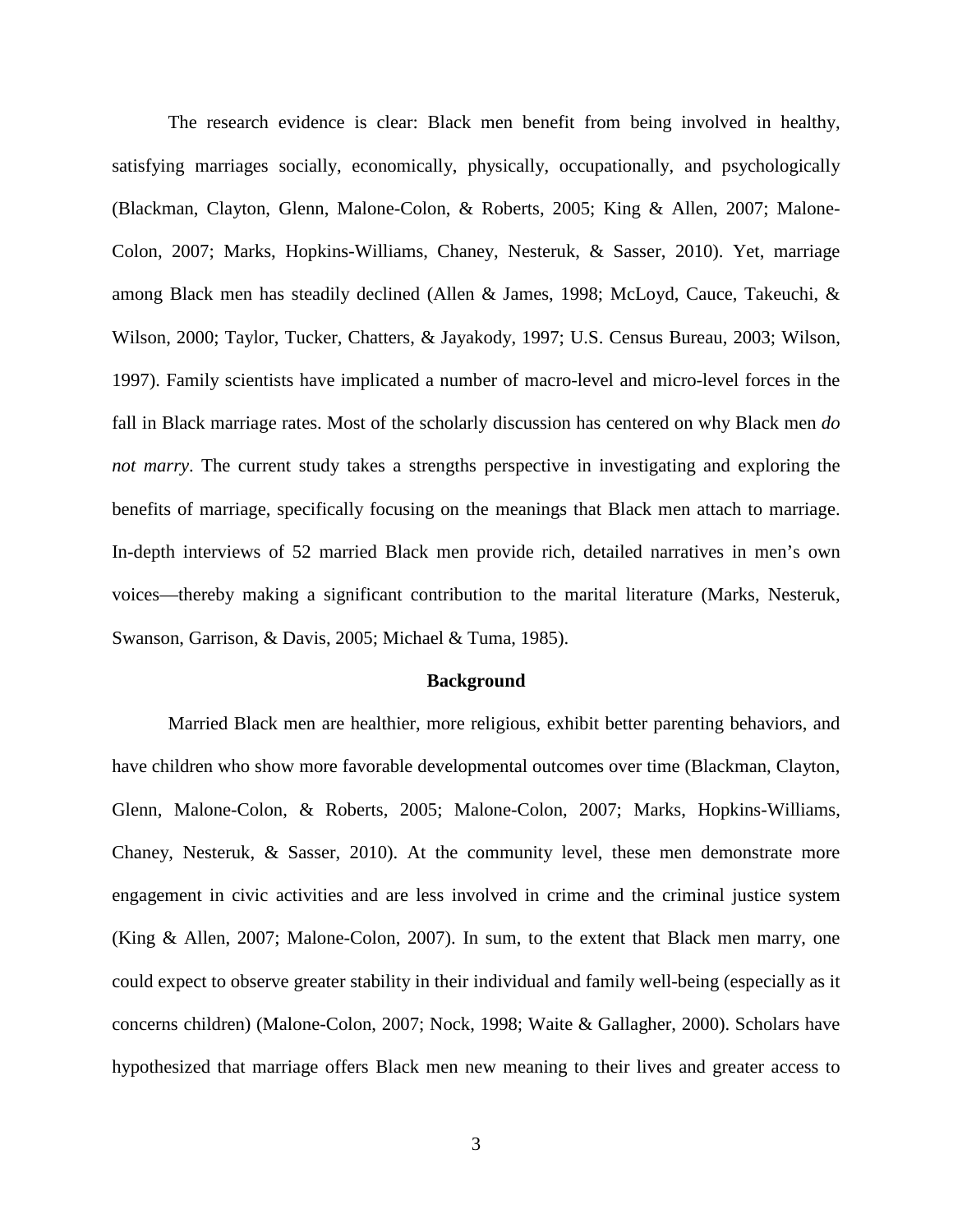different types of resources (e.g., social, psychological, financial) that can support their overall well-being (Blackman, Clayton, Glenn, Malone-Colon, & Roberts, 2005; Waite & Gallagher, 2000).

In spite of these well-documented benefits, marriage among Black men has declined and remains an elusive goal for many (Allen & James, 1998; McLoyd, Cauce, Takeuchi, & Wilson, 2000; Taylor, Tucker, Chatters, & Jayakody, 1997; Wilson, 1997). According to Census estimates, only 32% of Black adults were married in 2009 as compared to 51% of adults from all races (U.S. Census Bureau, 2010). Although some Blacks have retreated from marriage, scholars note that the desire to marry and the high regard for marriage have not waned over time in the general population (Edin & Reed, 2005; Marks et al., 2008). Culturally, individuals still value marriage symbolically and view it as a form of success (Edin & Reed, 2005; Hatchet, 1991; Marks et al. 2008).

As it concerns Black men, family scientists and policy makers have largely focused on barriers to marriage for this group and men's lack of marriage readiness (Browning, 1999; Edin, 2000; Gibson-Davis, Edin, & McLanahan, 2005; Lloyd & South, 1996; King & Allen, 2007; Marks et al., 2008; Oppenheimer, 2003; Smock, Manning, & Porter, 2005). Scholars have noted that men may be influenced by subcultures whose values and attitudes undermine marital formation and maintenance (Lloyd & South, 1996). Scientists also point to the role of economic factors; this has been the primary focus in this area, with most of the discourse centering on "marriageable men" in the Black community, defined as those who are stably employed and earning a living wage (e.g., Edin, 2000; King & Allen, 2007; Marks, Hopkins-Williams, Chaney, Nesteruk, & Sasser, 2010; Oppenheimer, 2003). As men's incomes increase and their jobs stabilize, they are more receptive to marrying and become more attractive to women (Gibson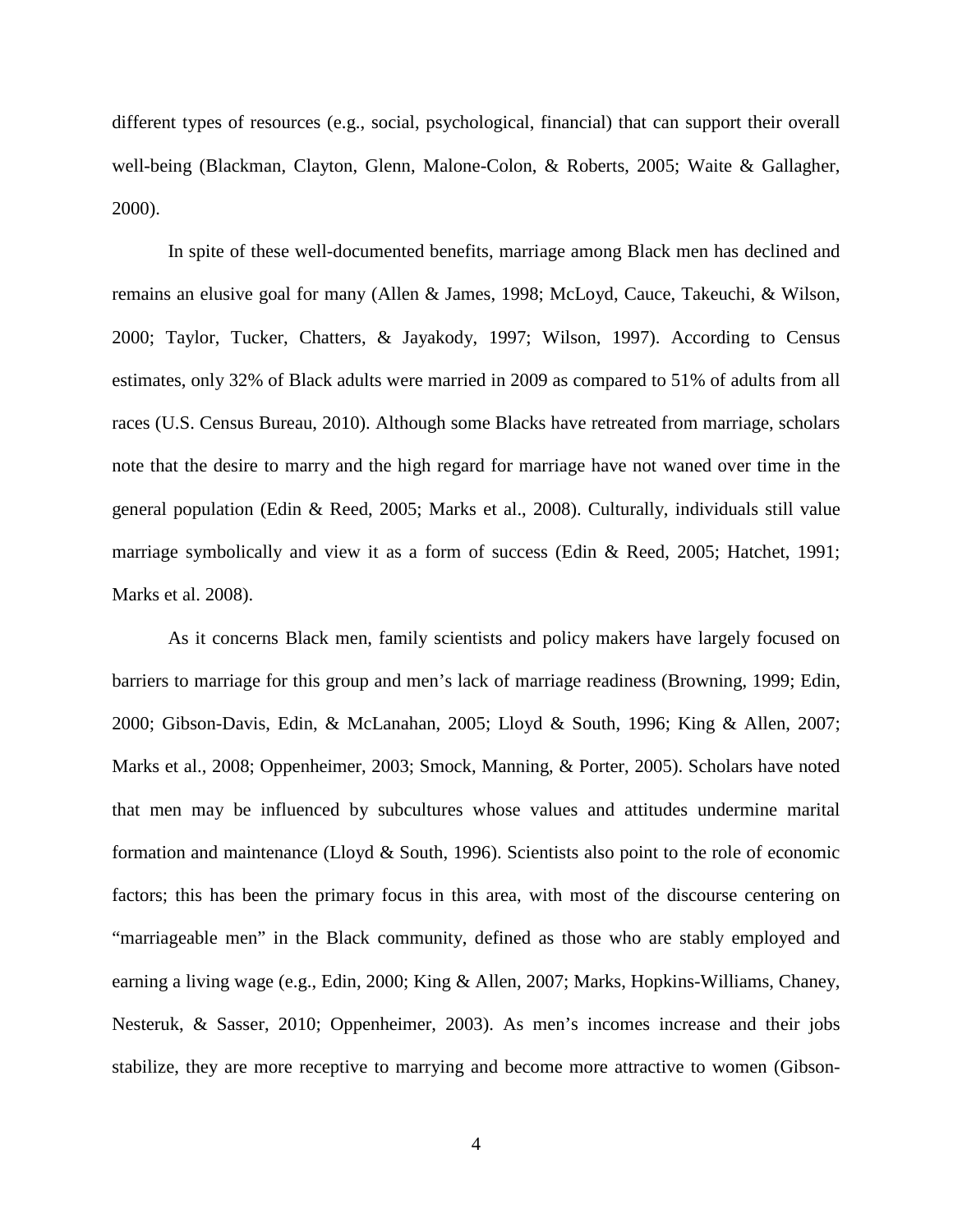Davis, Edin, & McLanahan, 2005; Lloyd & South, 1996; Smock, Manning, & Porter, 2005). However, scholars have observed a rise in the unemployment and underemployment of Black men, a trend linked to a diminished supply of jobs (Browning, 1999; Marks et al., 2008). Among all couples, employment instability strongly undermines the formation and maintenance of marital relationships as it exacerbates difficulties that may exist in the relationship (James, 1998; Pinderhughes, 2002; Taylor et al., 1997; Waller, 1999). In the face of such economic challenges, committed couples have often opted for cohabiting relationships rather than marriage (Smock, Casper, & Wyse, 2008).

Other social scientists have focused on men's demographic characteristics (Koball, 1998; Marks et al., 2008; O'Hare, Pollard, Mann, & Kent, 1991; Oppenheimer, 2003; Staples, 1987). Relative to parenthood, men who have fathered children prior to marriage are less likely to marry than men without children (Marks et al., 2008; Staples, 1987). Concerning education, marriage is delayed when men pursue education, military service, or other professional training beyond high school. Yet, these activities encourage marriage in the long-term (Koball, 1998; Marks et al., 2008; Marks, Hopkins-Williams, Chaney, Nesteruk, & Sasser, 2010; Oppenheimer, 2003). Related to the sex ratio in Black communities, women outnumber men; previous work documents 90.5 Black males per 100 females because of mortality, morbidity, and imprisonment among men, and increased longevity for women (Marks et al., 2008; U.S. Census Bureau, 2003). During the reproductive years, existing work notes that there are 81 Black males per 100 females (O'Hare, Pollard, Mann, & Kent, 1991). Compounding these problems, Black men are more likely to marry a mate of another race as compared to Black women (Batson, Qian, & Lichter, 2006; Crowder & Tolnay, 2000; Sailor, 2003). This further reduces the number of marriageable men available to wed Black women.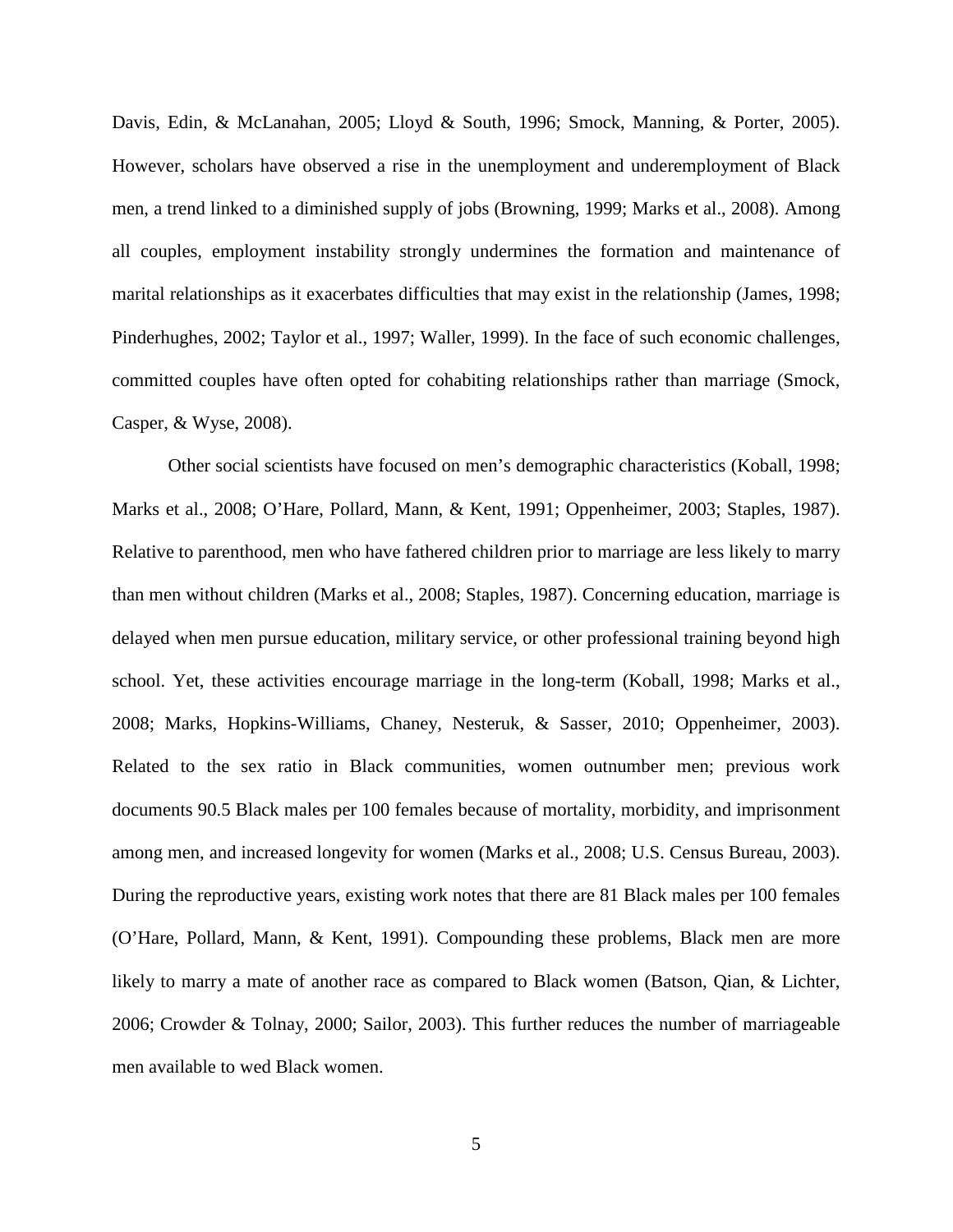Despite considerable attention to the influence of economic and demographic factors, only part of the variation in marriages can be attributed to these factors (Cherlin, 1992; Wilson, 1997). It seems critical to reflect on social, psychological, and cultural factors at the micro-level that play a role in Black marriages (Bennett, Bloom, & Craig, 1989; Cherlin, 1992; Tucker & Mitchell-Kernan, 1995). With regard to social and psychological factors, similarities in couples' interpersonal resources contribute to compatibility in marriage (Gibson-Davis, Edin, & McLanahan, 2005; Marks et al., 2008; Smock, Manning, & Porter, 2005). There may also be communication challenges or confusion about gender roles between Black men and women given the history of strained gender relations attributable to harsh conditions experienced in slavery (Hatchett, 1991; Pinderhughes, 2002). This legacy, along with continuing experiences with prejudice, discrimination, and underemployment, continues to influence Black attitudes and interaction styles in marital ties (Browning, 1999).

Notwithstanding increased understanding of Black marriages, much of the research to date has focused on why Black men do not marry. However, there are clear benefits of marriage for Black men in areas concerning physical, psychological, emotional, and financial well-being (Blackman, Clayton, Glenn, Malone-Colon, & Roberts, 2005; Malone-Colon, 2007). Thus, it seems important to find ways to encourage marriage among this population. One way to achieve this is by better understanding and exploring the meaning that marriage has for those men who do marry. What is sorely missing from the discourse on Black marriage is attention to what marriage means to Black married men (Marks, Hopkins-Williams, Chaney, Nesteruk, & Sasser, 2010; Taylor, Chatters, Tucker, & Lewis, 1990). The current study addresses this gap.

A second gap in this research area is the absence of data gathered from the men themselves. Put simply, scholars have overlooked the significance of engaging Black men in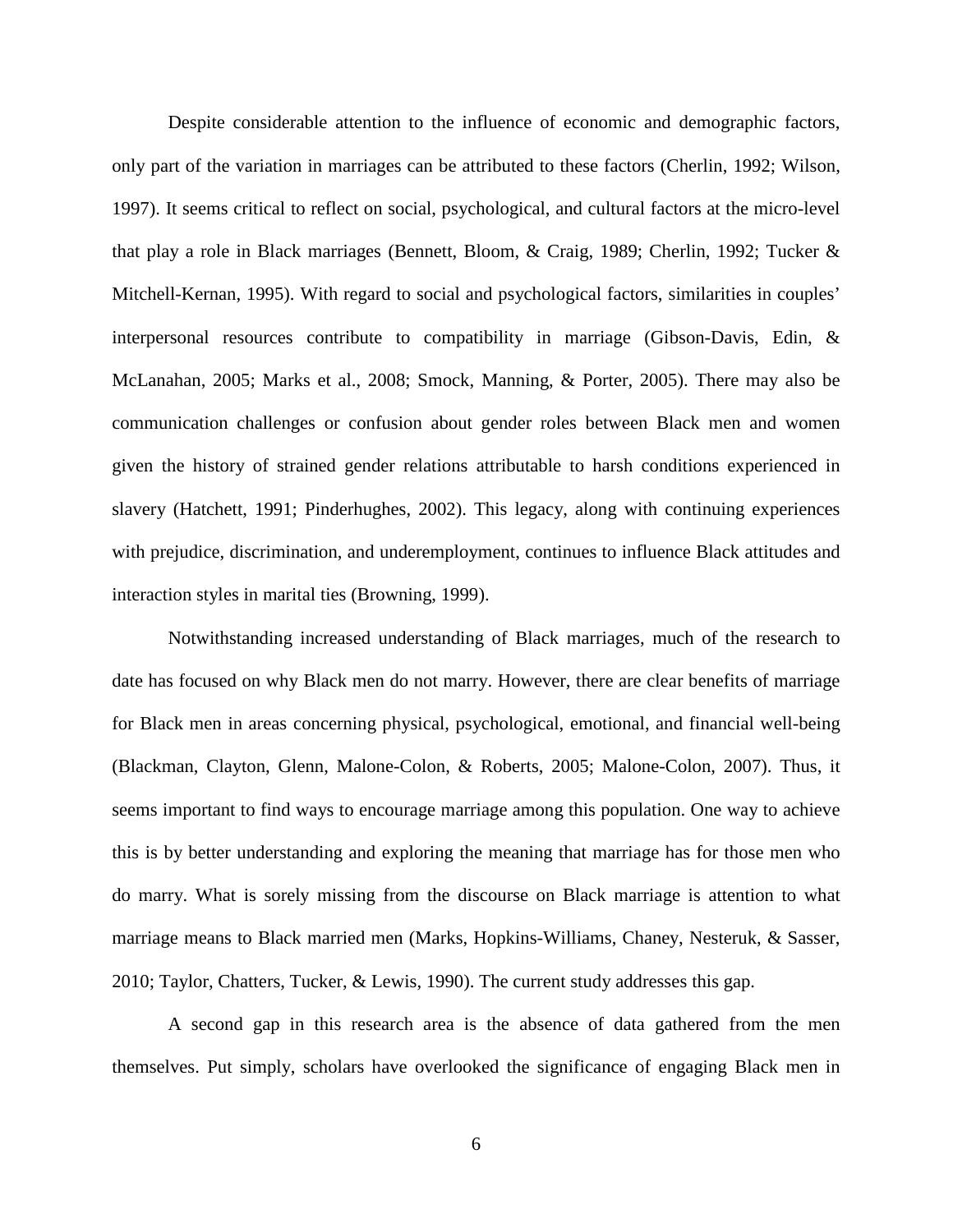research studies and obtaining in-depth accounts of their marital experiences and the meanings they attach to marriage (Marks et al., 2008; Michael & Tuma, 2005). To advance this area of research, it is vital that scholars understand the larger context of meaning in marriage (Fincham, Stanley, & Beach, 2007). Capturing Black male marital experiences in order to develop better approaches to encouraging marital formation could be an important and positive change in Black marriages (Koball, 1998; Lichter, McLaughlin, Kephart, & Landry, 1992; Marks, Hopkins-Williams, Chaney, Nesteruk, & Sasser, 2010). Such information could expand the research literature on Black marriages, develop and refine intervention and marriage education programming, and foster culturally-sensitive public relations and advertising campaigns (Marks et al., 2008). Therefore, this study focuses on the meaning of marriage among Black men.

## **Method**

# **Data Set**

For this project called Pathways to Marriage, semi-structured qualitative data were collected from married Black men who participated in the Program for Strong African American Marriages (ProSAAM), a five-year randomized trial of 393 couples designed to examine the effects of prayer and skill-based education on strengthening marital relationships. Participating couples resided in northeastern Georgia and metropolitan Atlanta. To take part in ProSAAM, the couples met the following criteria: (1) be at least 21 years of age, (2) be willing to participate with their mate, (3) be legally married and living together or have definite plans to marry within 12 months, (4) agree to attend an educational program session that meets on three Saturday mornings (if selected), and (5) be willing to pray and have others pray for them as a couple. Couples were recruited to the project through referrals and advertisements at churches,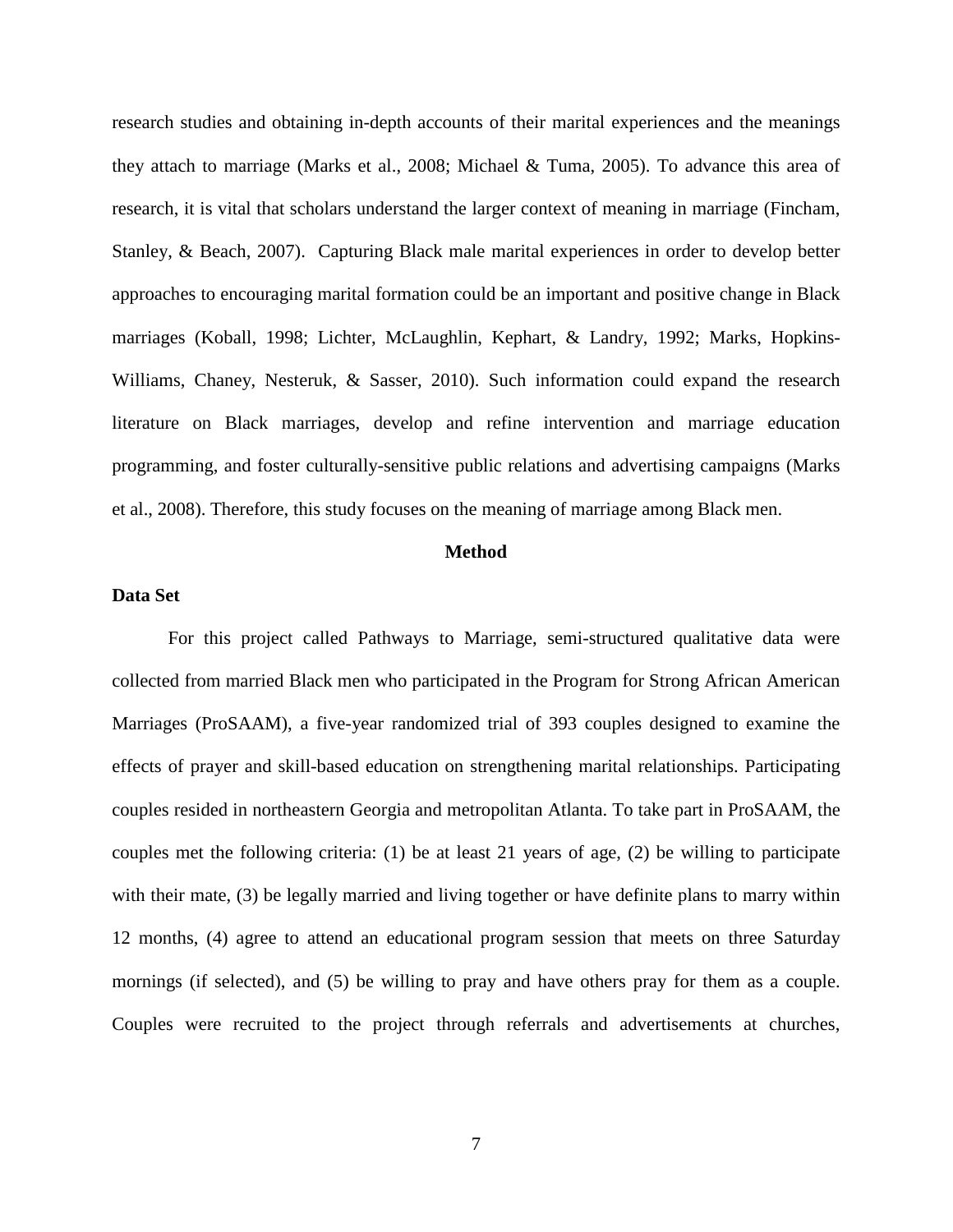community centers, radio shows, newspapers, magazines, and local businesses that serve couples and families (for more information, visit http://www.uga.edu/prosaam).

# **Sample**

Of the couples who participated in ProSAAM, 155 men completed their three-year follow-up by December 1, 2009, and thus were eligible to participate in the current study. Recruitment brochures were sent to the men who were still enrolled in ProSAAM after the completion of their 3-year follow-up interview. The brochure requested that they enroll in this smaller study on pathways to marriage. In total, 109 men received brochures on the study, and 52 agreed to enroll in the project. The men were paid \$75 for their interviews.

In the current study  $(n = 52)$ , the sample mean age was 43 (range 27-62). All of the men self-identified as Black and all were married at the time of interview. Seventy-three percent of the men had received some education at a college or technical school. Educational attainment was higher in this sample than national census comparison data, with 44% of husbands reporting a bachelor's degree or more compared to 23.3% of all married Black adults nationally (U.S. Census, 2006). On average, they reported personal incomes in the \$30,000 - \$39,999 category and household incomes of \$50,000 - \$59,999. Incomes were far ranging, however, with some men making less than \$5,000 per year and others making more than \$80,000. Ninety percent reported some religious affiliation—68% Christian and 22% non-denominational Christian (2% no religion; 8% no response). On average, the men had two biological children (range 0 -7) (2% no response) and indicated they were living at home with two children (range  $0 - 3$ ) (2% no response).

The married men stated that they had been romantically involved with their wives for an average of 16 years (range  $0 - 41$  years). Seventy-three percent were not previously married. But

8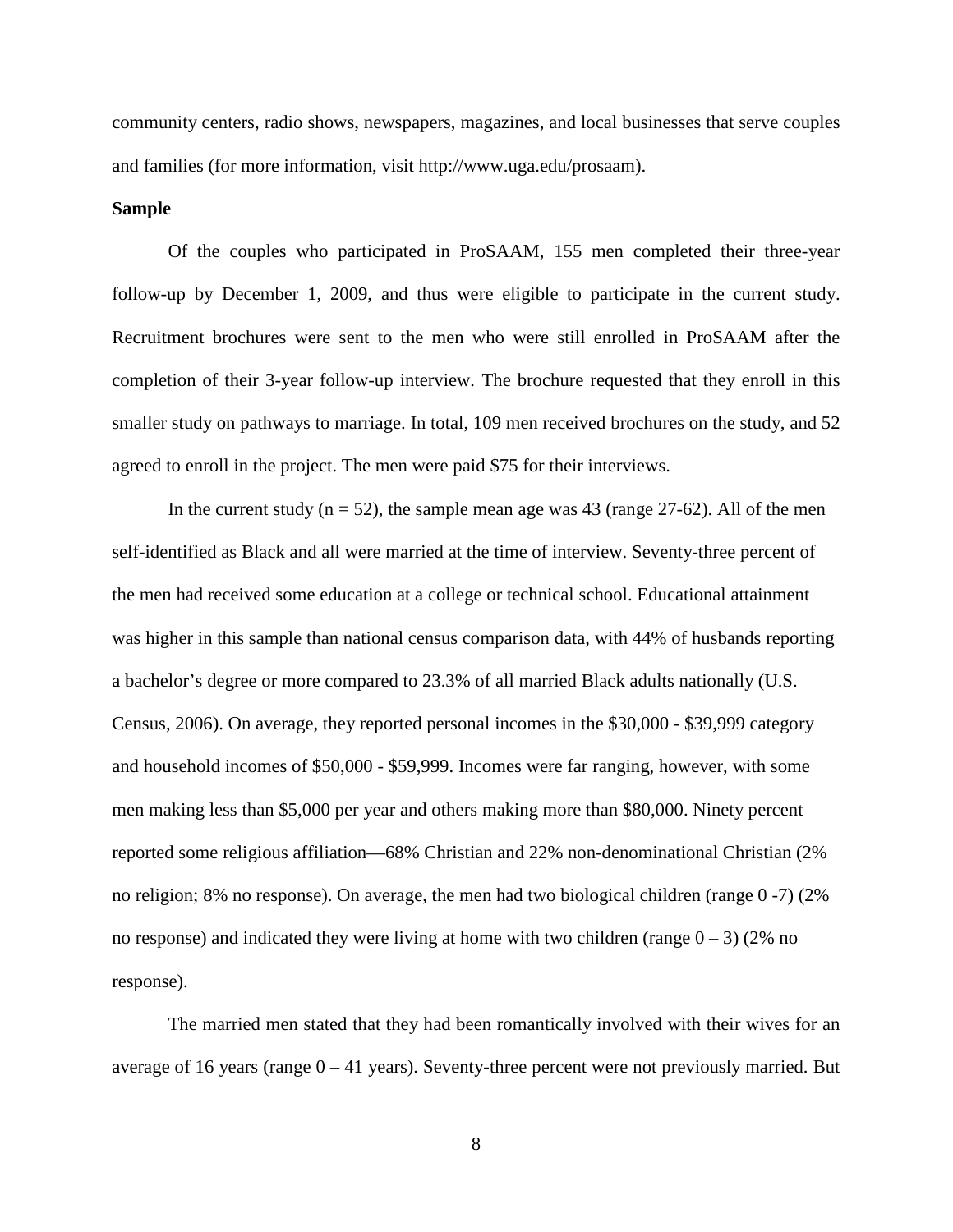21% of the men were in their second marriage, followed by 4% in their third marriage, and 2% in their fourth marriage. On average, the men had been married 14 years (range  $2 - 35$ ). Most reported being very happy in their marriages. In response to a question regarding degree of happiness taken from the Marital Adjustment Test (Locke & Wallace, 1959), 15% reported being perfectly happy, 42% very happy, 23% happy, and 10% somewhat happy. Eight percent of the men noted being very unhappy (2% no response). Most had never separated from their wives (90%), while 8% reported a separation (2% no response). One man was currently separated from his wife (2%); all others were living with their wives (98%).

Relative to family of origin experiences, 62% of the men reported that their parents were together through their childhoods (parents married:  $n = 28$ ; parents in a relationship but not married:  $n = 4$ ). For 38% of the men, their biological parents were not together because of marital divorce  $(n = 4)$ , termination of a non-marital relationship  $(n = 13)$ , or death  $(n = 3)$ . The nature of the parent's relationship status was not always a good indicator of who reared the men. Therefore, it is also important to consider the kind of household that the men were reared in. Among 23% of the men, they reported being raised in single-parent households by mothers ( $n =$ 10) and grandmothers  $(n = 2)$ . Seventy-seven percent of the men noted that they were reared in a two-parent household arrangement by biological parents and/or step-parents  $(n = 36)$  or grandparents  $(n = 4)$ .

#### **Procedures**

The 52 respondents were targeted for a qualitative interview about their marital experiences. The interviews were completed between January 2010 and April 2010. Semistructured interviews were the primary data collection method to document the men's marital experiences. Basic demographic information and one survey question about marital quality were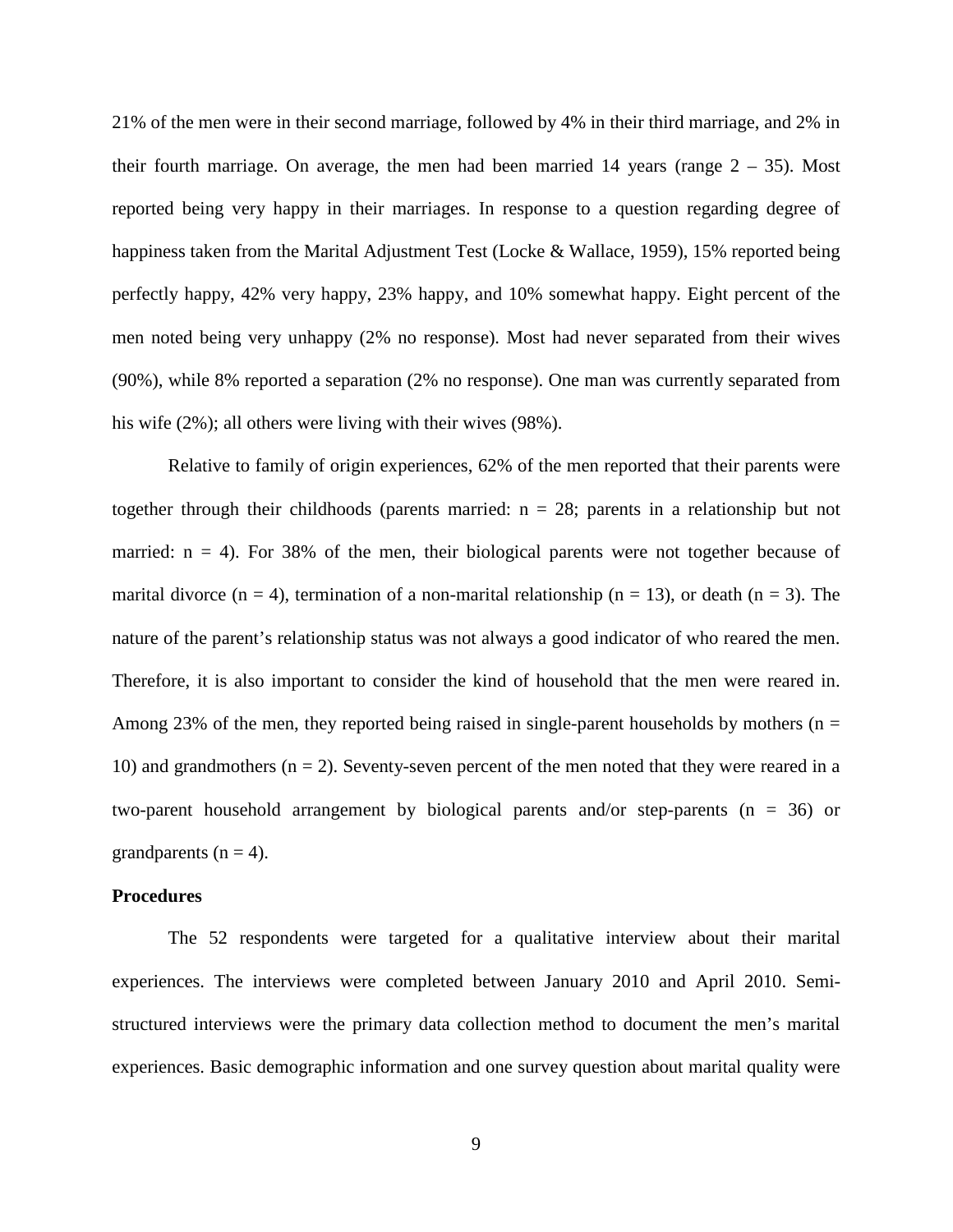also collected. To maximize the likelihood that the respondents would be comfortable with the interviewer, they were matched by race and gender. Two interviewers—both Black, married, and male—conducted the interviews. One interviewer visited the research participants in their homes or other private setting (e.g., church, office, private room at coffee shop) to conduct one interview with them about their marital experiences. In the two-hour interview, the men were asked about the meaning of marriage, marital socialization, their motivations for marrying and staying married, factors that helped to encourage and sustain marriage, barriers to or challenges in staying married, commitment attitudes, and their participation in the Program for Strong African American Marriages. For this analysis, data on the meaning of marriage were examined. The interviewers asked the men the following questions: (1) What does marriage mean to you? (2) How has the meaning of marriage changed in your lifetime? The interviewers used digital recorders to collect the information. At the conclusion of each session, the interviewers documented contextual information about the interview and described any meanings the men ascribed to their experiences. The interviewers digitally recorded their impressions, perceptions of the interview experience, and recollections of the participants' affect and nonverbal communication signs. The recordings were then sent electronically to a transcriber to be prepared for the data analysis.

In training for the interviews, the author worked with the two interviewers on various field-readiness tasks to ensure that data collection proceeded smoothly. The interviewers were trained in research ethics, passed human subjects requirements, and were educated about the goals of the study. The interviewers were encouraged to follow the line of questioning in the interview protocol but were also advised to follow-up on the interviewees' unexpected disclosures (e.g., (1) The men discussed the role of military service in strengthening their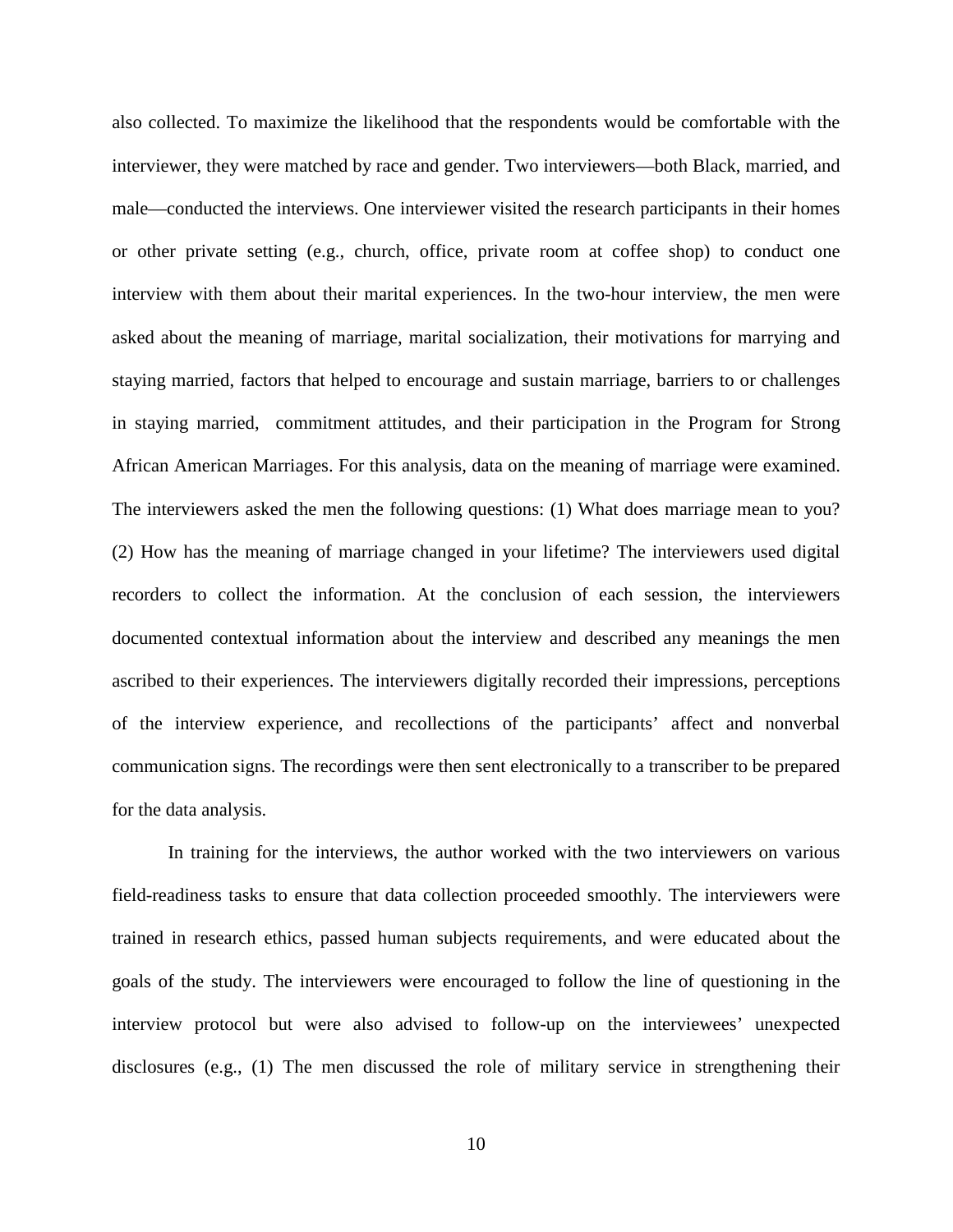marriages and how this related to the meaning of marriage. (2) For the male who had been married four times, the interviewers inquired about the similarities and differences between his previous marriages and his current marriage relative to the meaning of these relationships in his life.) Interviewers were also trained to pay attention to nuances and details in the interview environment and the participants' body language.

The research team achieved consistency in the approach through ongoing communication. The research team met semimonthly to evaluate the project's progress and discuss important themes observed in the field. In addition, the author regularly checked the digital recordings to ensure that interviewers used the interview protocol as a guide and practiced effective interviewing techniques.

The nature of the qualitative data collection process improved the likelihood that the data reflected the experiences of the men (Creswell, 1998). To begin, steps were taken to increase the rapport between the respondents and the interviewers. Building upon the rapport that the research team had built with the men--participants in the larger ProSAAM program for three years--the respondent and interviewee engaged in discussion that helped them get to know one another at the start of each interview (e.g., What kind of work do you do? Where are you from? What kinds of activities do you do for fun?). During the course of the interviews, the respondents provided personal accounts of their experiences. Moreover, the interview method facilitated an understanding of the ways the men thought and felt about their life experiences. Because of the personal nature of qualitative inquiry and in adopting a semi-structured style of interviewing, the interviewers were flexible in their line of questioning with the men, rephrasing questions to ensure the participant understood them, or following up on the respondent's responses to obtain a fuller account of their lived experiences as needed.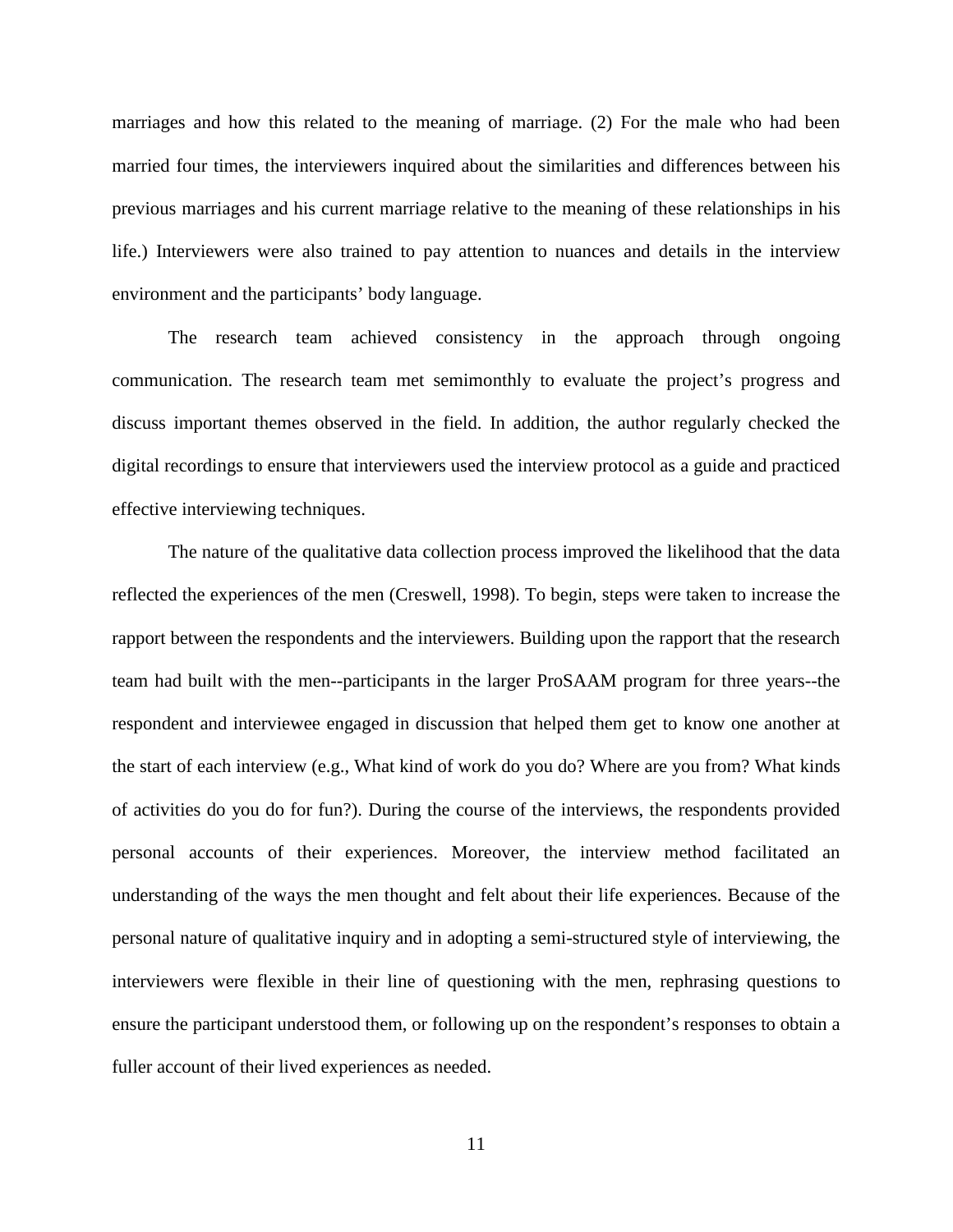#### **Analyses**

The analyses proceeded in two phases. First, the author adopted a within-case analysis approach to learn about the content of the data and identify patterns unique to each case. The primary goal was to obtain a detailed understanding of the men's experiences, and describe and determine "what is going on and how things [were] proceeding" for each case (Huberman & Miles, 1994, p. 432).

For the second phase, the author used a cross-case analysis plan to compare information among the 52 men. Using the interactive synthesis of Huberman and Miles (1994), the author reviewed each transcript to search for patterns and identify clusters of cases with similar characteristics. The goal was to uncover themes that occurred across the cases and highlight those that recurred in the data (LeCompte & Schensul, 1999). In sum, the analysis involved a sequential and iterative process, cycling between reviewing data, drawing interpretations and conclusions about the data, and discussing impressions with the interviewers. In the final step, the author reflected on the themes that emerged from the data and drew conclusions from patterns in the men's marital experiences.

#### **Results**

In this section, the results of the in-depth interviews of the 52 Black men in the study are reported on. First, the results pertaining to the meaning of marriage will be outlined. Next, the ways in which the men described their marriages will be explained. Then, the men's perceptions of how the meaning of marriage has changed over time will be discussed, and the men's opinions of how being married has deepened their appreciation for the institution of marriage will be summarized.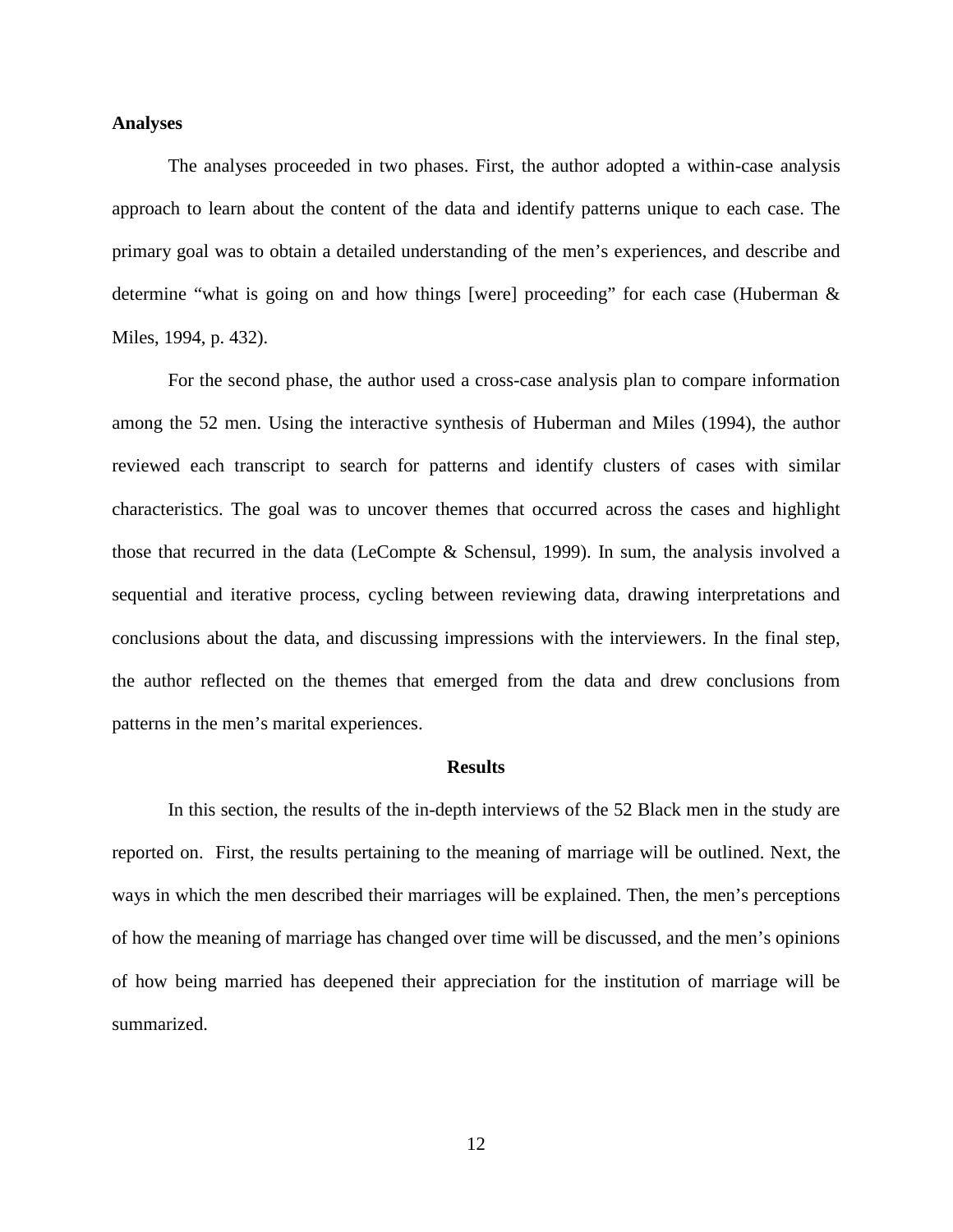All perspectives shared by the men are included in the results; no responses have been omitted. In addition, the percentages of men who are assigned to each theme are noted. Within each theme, the number of men who offered responses is presented. In some instances, men provided more than one response or example. Therefore, the number of responses may not equal the number of men (expressed as percentage) within each theme.

# **The Meaning of Marriage**

In response to the question about the meaning of marriage, 54% of the sample described it as a lifelong partnership. Their responses revealed several important, overlapping themes about marriage being a lifelong partnership. Next, the four themes related to secure emotional support, lifelong commitment, enhanced life success, and secure attachment are outlined.

**Secure emotional support.** The first theme related to the men's appreciation for growing with their wives as individuals and bonding with them spiritually and emotionally over time ( $n =$ 26). Their wives often complemented them, providing support and strength in areas where they were less dominant  $(n = 9)$ ; moreover, their wives often provided the men a safe space in which to express their psychological and emotional concerns on a consistent basis ( $n = 6$ ). A 40 year old educator who had been married for 11 years described his marriage in this way: "A friendship, meaning my wife is a person who I can sit down and talk with and would come to me and talk about things and we know it's between us. It's not going to be something that's going to be gossiped around town. It's going to be between us." This theme is labeled *secure emotional support*.

**Lifelong commitment.** The second theme that emerged from the data was the men's emphasis on the permanent quality of the marital relationship and their strong investment in marriage as a relationship in which they could grow closer to their wives  $(n = 5)$ . The men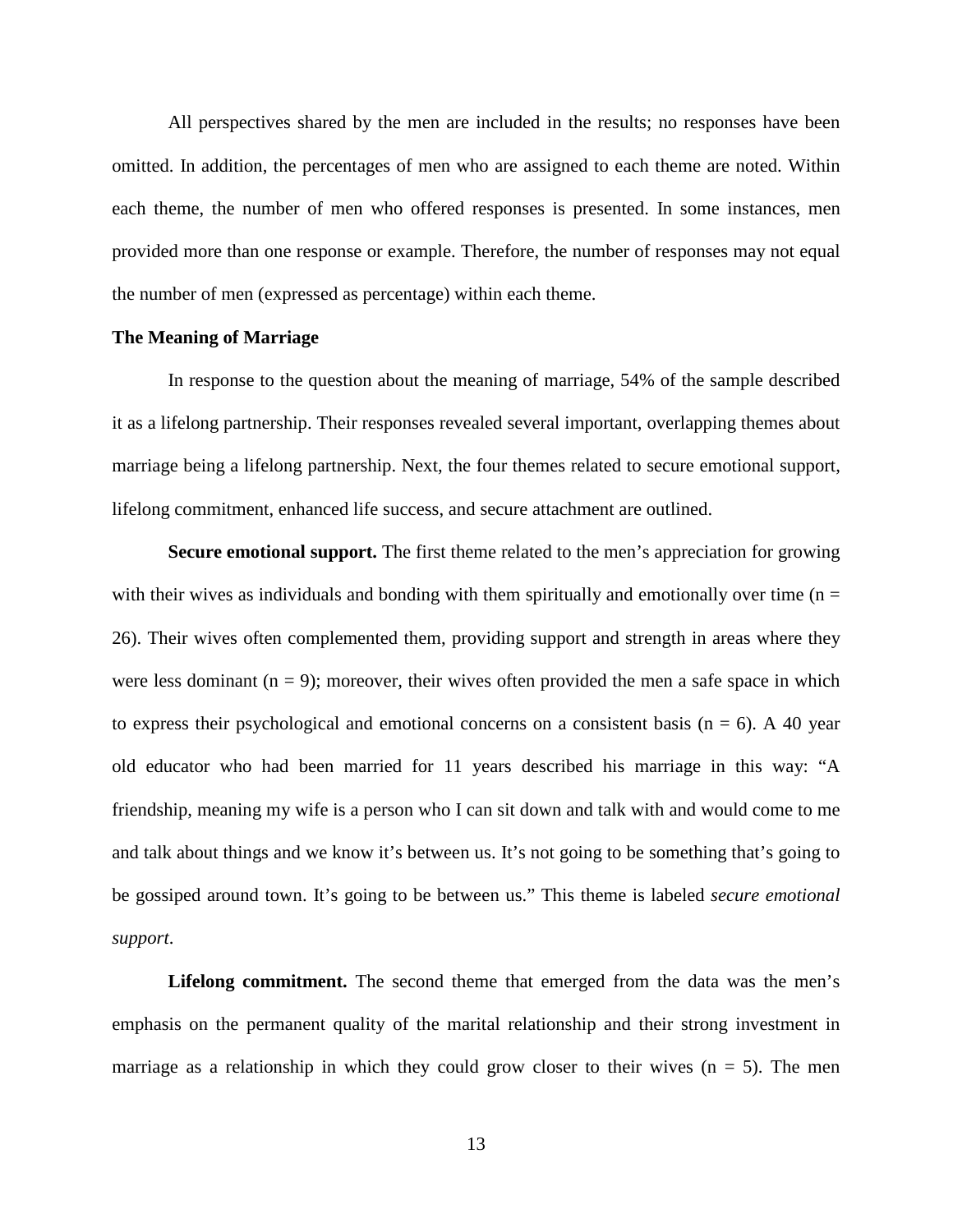reflected on the significance of shared memories and emphasized nurturing their intimacy with their wives, whom they viewed as companions and confidantes on their life's journey ( $n = 11$ ). One 51 year old minister, married for 32 years and retired from the armed services, said, "Without my wife, I really don't know how to live. She has been there my whole life. She has known me [more intimately as a person] longer than my brothers and sisters, mom and dad." The same 40 year old educator previously mentioned in the secure emotional attachment theme recalled his decision to marry, saying, "Initially, [marriage] wasn't important because the focus was on finishing school and establishing a career . . . but as I got older, I realized that I needed a family. I needed somebody who I could spend time, spend the rest of my life with, and you know, have children." This theme is labeled *lifelong commitment*.

**Enhanced life success.** A third theme that emerged from the data regarding the meaning of marriage was of marriage serving as an organizing and centering force in the men's lives ( $n =$ 3). A 33 year old professional in the chemical industry who had been married for 9 years stated the following:

It holds everything together, it betters my life, it betters my wife's life, our kids. I mean it just makes everything better to me as far as trying to build things together, provide for one another together, for our kids having both of us in their lives, and it just makes everything so much easier to me than like I say trying to do it on your own or having different relationships here and there. It just makes everything easier to me.

A 41 year old man who worked for a non-profit agency and was in his ninth year of marriage to his second wife praised his marriage and his wife, citing her as "... the key to my success. I strongly believe that my wife is the key to my success. She keeps me grounded." This theme is labeled *enhanced life success*.

14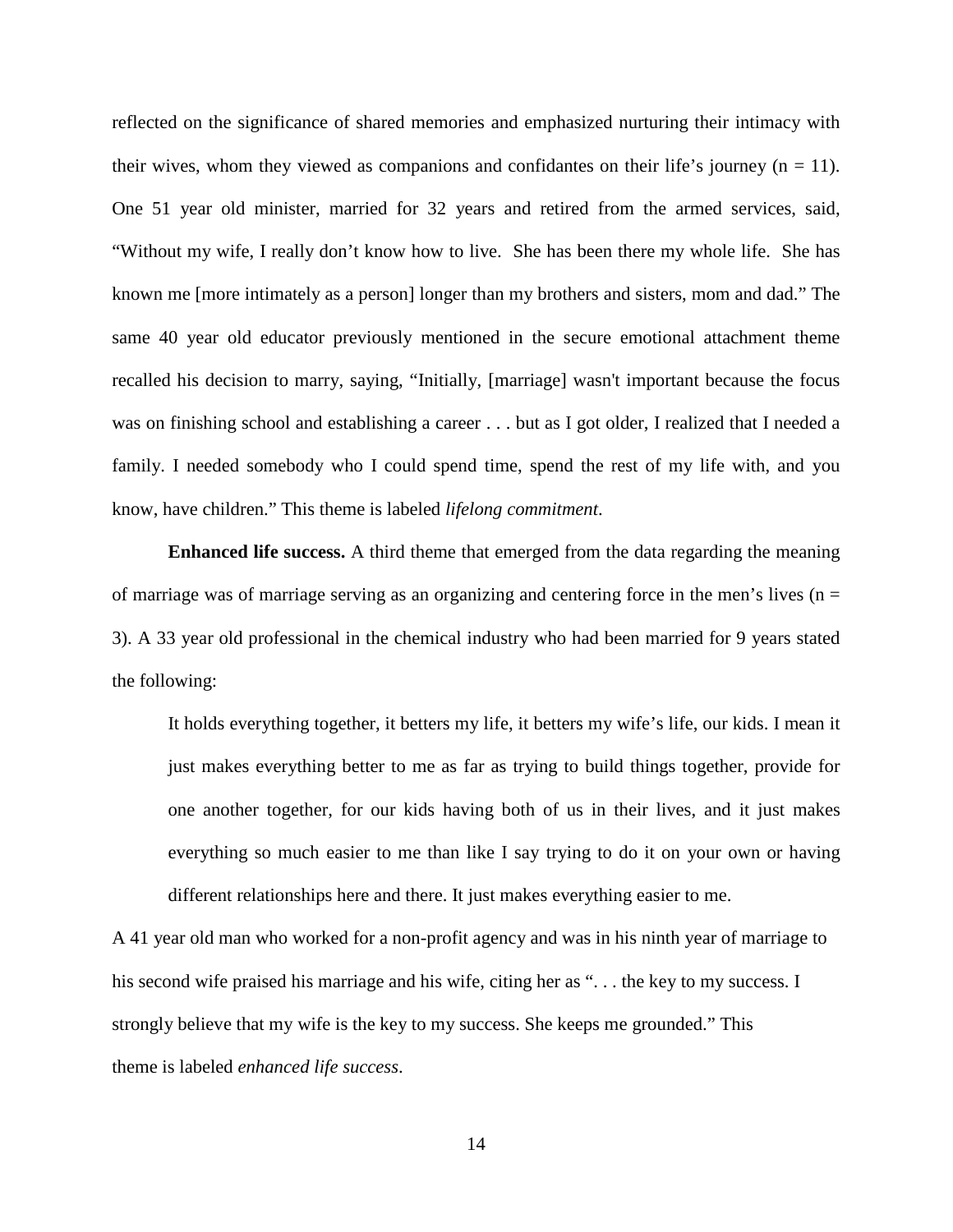**Secure attachment.** A fourth theme that emerged concerned the importance of weathering the storms of life and being able to depend on and lean on one another  $(n = 4)$ . The men confided that it was reassuring to know that their wives cared about them, when it seemed as though no one else in the world did  $(n = 12)$ . They recalled defining moments in their marriages where they persevered through thick and thin and when spouses depended on each other in times of stress  $(n = 3)$ . The men also found comfort in knowing that their wives would be there to care for them as needed, as in illness or loneliness  $(n = 5)$ . One unemployed 58 year old man, who had been married for 19 years, stated, "[Marriage] means a lot of happiness when you're younger if it's on the right track, and then it means that you won't be lonely when you get old for one thing and you can live in the joy and the comfort of knowing that when you get old or dream that when you get old, you're going to have a friend." This theme is labeled *secure attachment*. Next, data concerning the important influences on the construction of meaning relative to marriage are presented.

### **Influences on the Construction of Meaning**

Two themes emerged from the data related to influences on the construction of meaning relative to marriage—faith and the dynamics of give and take.

**Faith.** Thirty-eight percent of the sample reported that the meaning of marriage was related to faith, inclusive of religion and spirituality. The men recognized marriage as an institution created by God and viewed it as a gift from God. For these men, marriage was also deemed a reflection of their intimate relationship with God; they asserted that their marital bonds were made stronger as a result ( $n = 13$ ). One 44 year old school administrator and a leader in ministry, who had been married for 24 years, said, "Marriage is the pinnacle of God's well-being done through us, in spite of us . . . . Marriage is strictly a God thing. He created it, He invented it,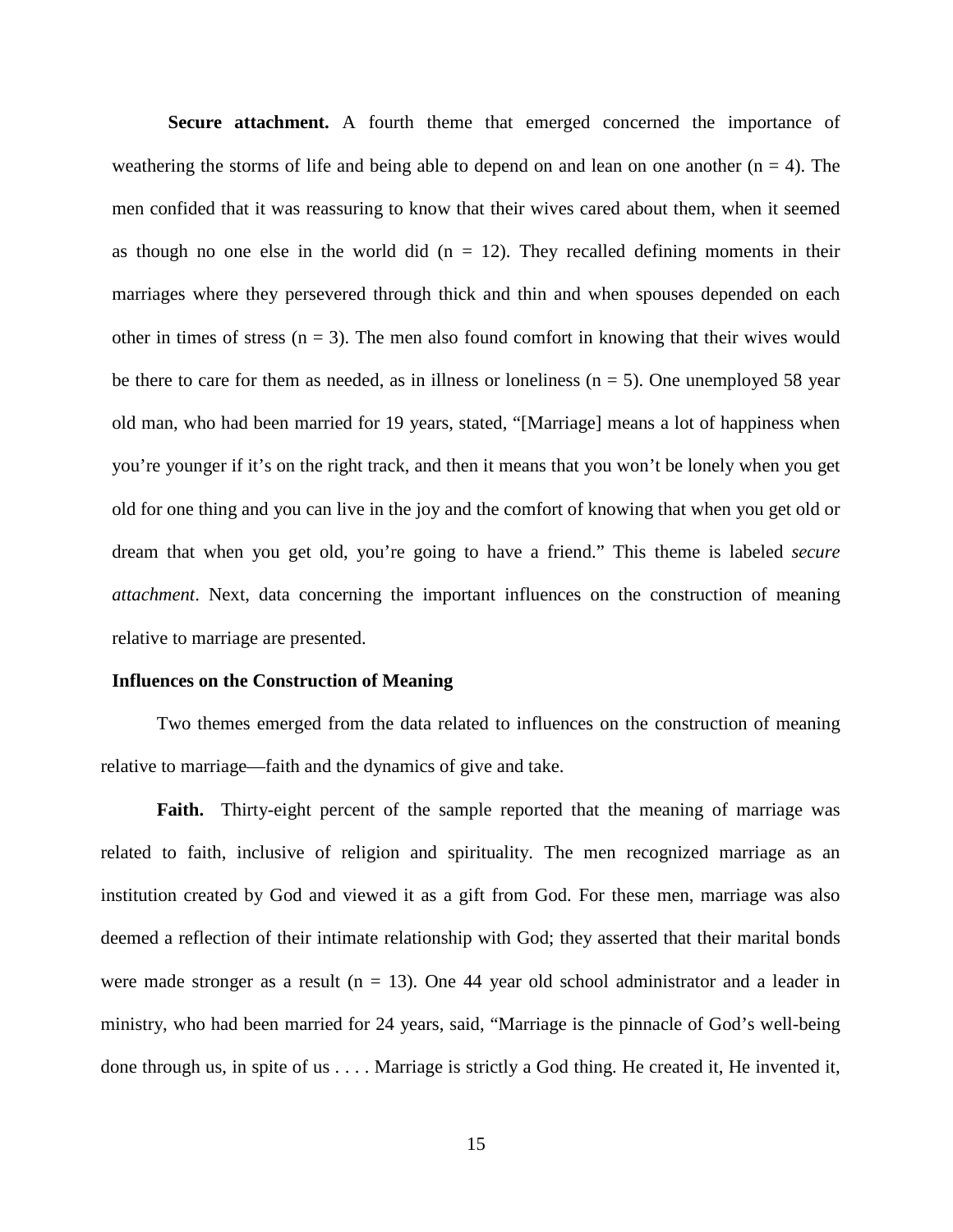and it's intellectual property if you will." Another 39 year old who worked in juvenile justice and had been married for 7 years, asserted, "Marriage to me is a unification of two hearts, souls, and minds that interact for one central purpose and that is, to serve, to provide, to help, to heal, and to nurture each other." While some men viewed marriage as a reflection of their relationship with God, other men referenced the significance of oneness in the meaning of marriage  $(n = 6)$ .

**The dynamics of give and take.** Thirty-seven percent of the men focused on marital dynamics as they assessed what marriage meant to them. Marriage meant adjusting to their wives' and families' needs on a continuous basis, and their marital commitment reflected their willingness to accept this constant challenge in their lives and their diligence in working to meet the needs of the household ( $n = 2$ ). A 35 year old education professional, married for 10 years, asserted, "If you want it to work, you can't stop working on it." The men also spoke of resorting to self-sacrifice in order to persevere through the highs and lows of their marriages ( $n = 8$ ). A 34 year old, who had been married for 12 years and served in the military, noted that he had experienced many challenges early in his marriage for several reasons, including not having much family and community support. He shared,

I was committed to proving them wrong. And somewhere along in there, I learned—this may sound crazy . . . but somewhere along, in trying to stay in it to prove everybody else wrong, I fell in love. I probably should have fallen in love before I said 'I do,' but I thought I was, but I wasn't, you know. But somewhere along in there, I fell in love, and I realized why not only was there something in me that wouldn't let go, but now I realize what I'm really fighting for at this point, so then it became not just about proving everybody else wrong, but it became about I'm fighting for it because I want it now, you know, and so then I became committed to the relationship, but even that—it's amazing.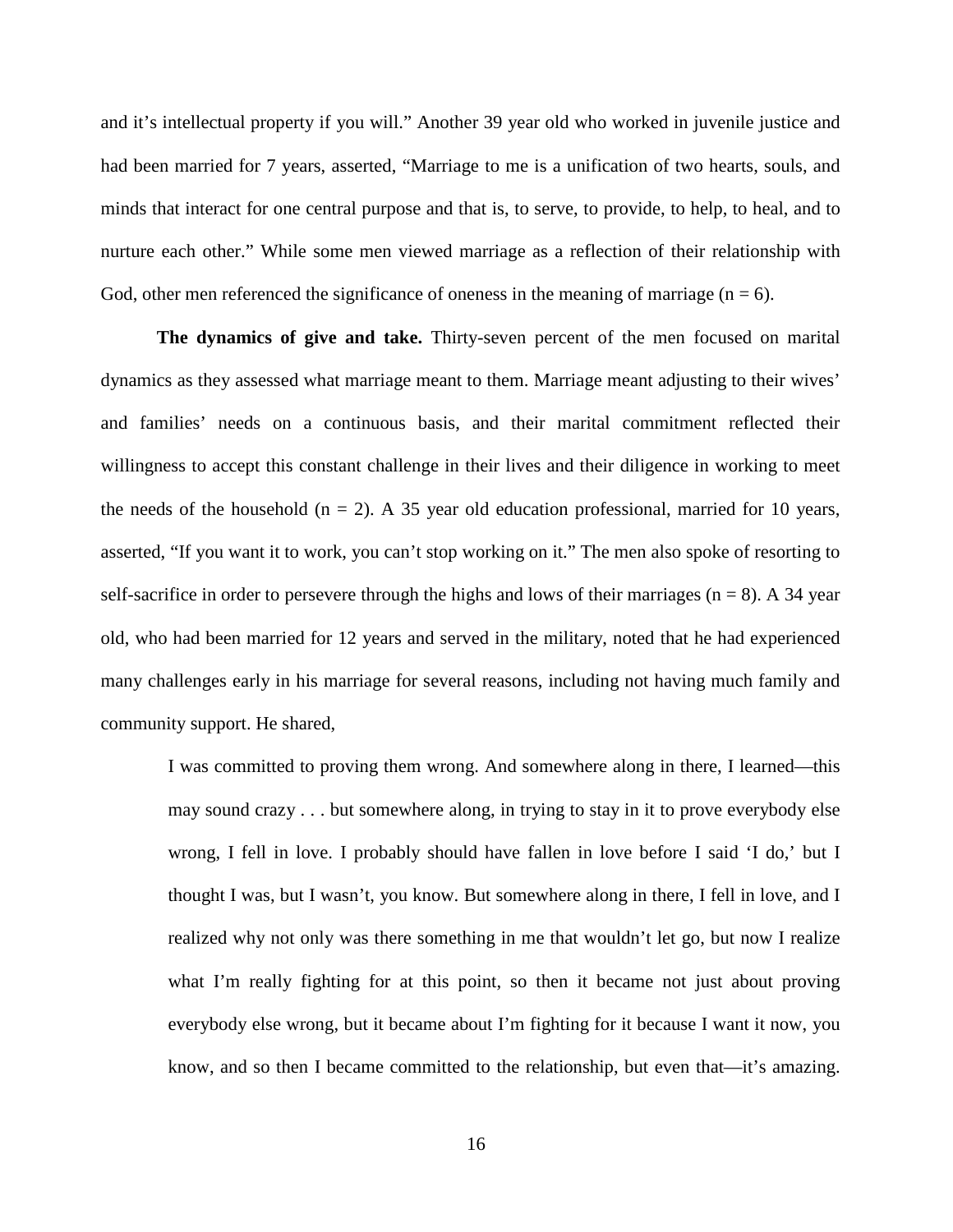You can be fully sold out to the relationship, but stuff comes up, and you're like 'You know what? Throw in the towel.' Then, it became about okay, now we got a child in the picture. You know, now there's my daughter, and she didn't ask to come here . . . . She's never going to have to worry. I'm never going to be absent . . . so if I got to sacrifice what I may feel like I want to do for the sake of my child, then that's what I'm going to sacrifice. And what I've found is that it's really just cycles of life, because you may feel like I'm ready to go, but I'm sacrificing for my child. I'm ready to go, but I'm sacrificing to prove everybody wrong, or I'm ready to go, but I'm sacrificing because I don't want to pay alimony or child support. Whatever your reasons for staying are, it just builds you, it just makes you stronger and stronger and stronger, and it continues to strengthen your foundation, so whatever comes along, you fight it and just keep going.

On making adjustments in marriage, one man acknowledged that it is not always 50-50 (n  $= 1$ ). Other men asserted that marriage involved a process of continually working together with their wives  $(n = 4)$ , being flexible  $(n = 1)$ , and investing in the relationship  $(n = 1)$ . A 56 year old retired military officer, who had been married for 35 years, shared this wisdom:

Okay, the definition of marriage . . . some people say it's 50-50. It's not. Sometimes it's 10-90, sometimes it's 50-50, sometimes it's 80-20. On a personal level it's a give and take, and the willingness to accept someone for who they are and work around that stuff, you know, and not always being judgmental . . . . Marriage is about being phenomenal and able to accept and absorb the weaknesses and the mistakes of your mate and the joy that you get when you come together as one and forge ahead. You know it's always better when you're working together.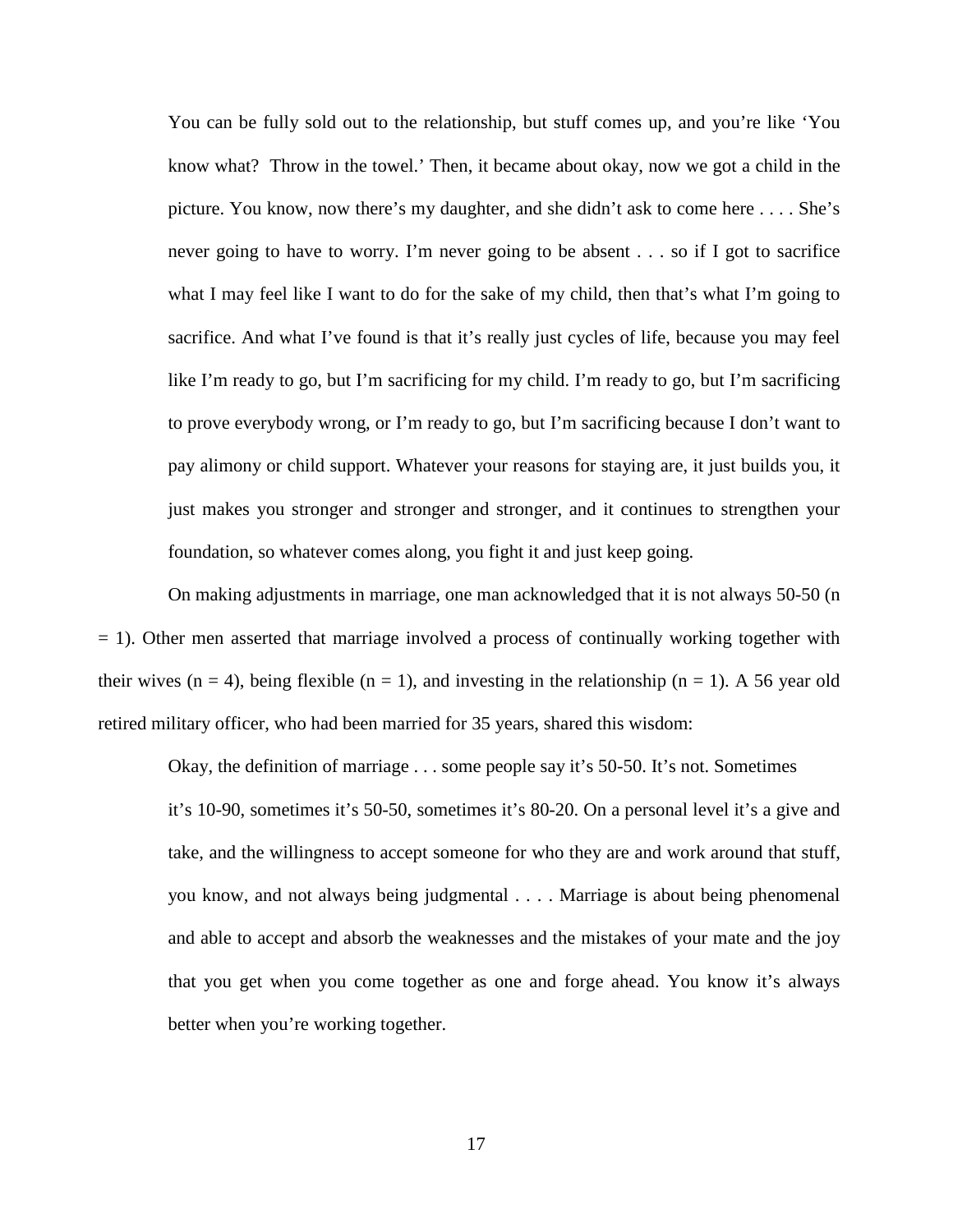Two other men noted how marriage changed every day. A 52 year old factory worker, married for 30 years, asserted, "In marriage, commitment is the same but you adjust to different circumstances and your thinking sometimes readjusts." Finally, a 49 year old, who had been married for 25 years, asserted that marriage is a life challenge that was not designed to be fully understood. He noted that it was always new and changing. "Marriage has its surprises. . . . I think it's the beauty of marriage because it keeps the mystique in the marriage." In the next section, the men's responses about changes in marriage over time are addressed.

# **Change In Marriage Over Time**

Responses among the men concerning the change in marriage over time related to transitions in American marriages and a deepened respect for marriage. These themes are outlined next.

**Transitions in American marriages.** Other men (42%) cited ways in which marriage in American society had changed. A couple of men felt that mankind had changed the purpose of marriage from what God intended it to be, "from a covenant to a contract"  $(n = 2)$ . Yet, two other men believed that individuals were marrying for the wrong reasons (e.g., to cope with loneliness, settling for a partner just to be married)  $(n = 1)$  or that people had not properly prepared for marriage (e.g., lack of marriage models and mentors, failing to treat marriage as a serious step in their lives, not setting goals with their partners before marriage)  $(n = 1)$ . In other instances, a few men noted that the effects of a rise in dual-income households and a corresponding decline in traditional breadwinner-homemaker marriages were significant social changes in marriage  $(n = 3)$ . According to a 34 year old, married for 12 years and retired from the military, "I think the biggest change now is that husbands and wives don't get to spend that much time together, and it's just because we have to work so hard [at earning a living] to be able to make it."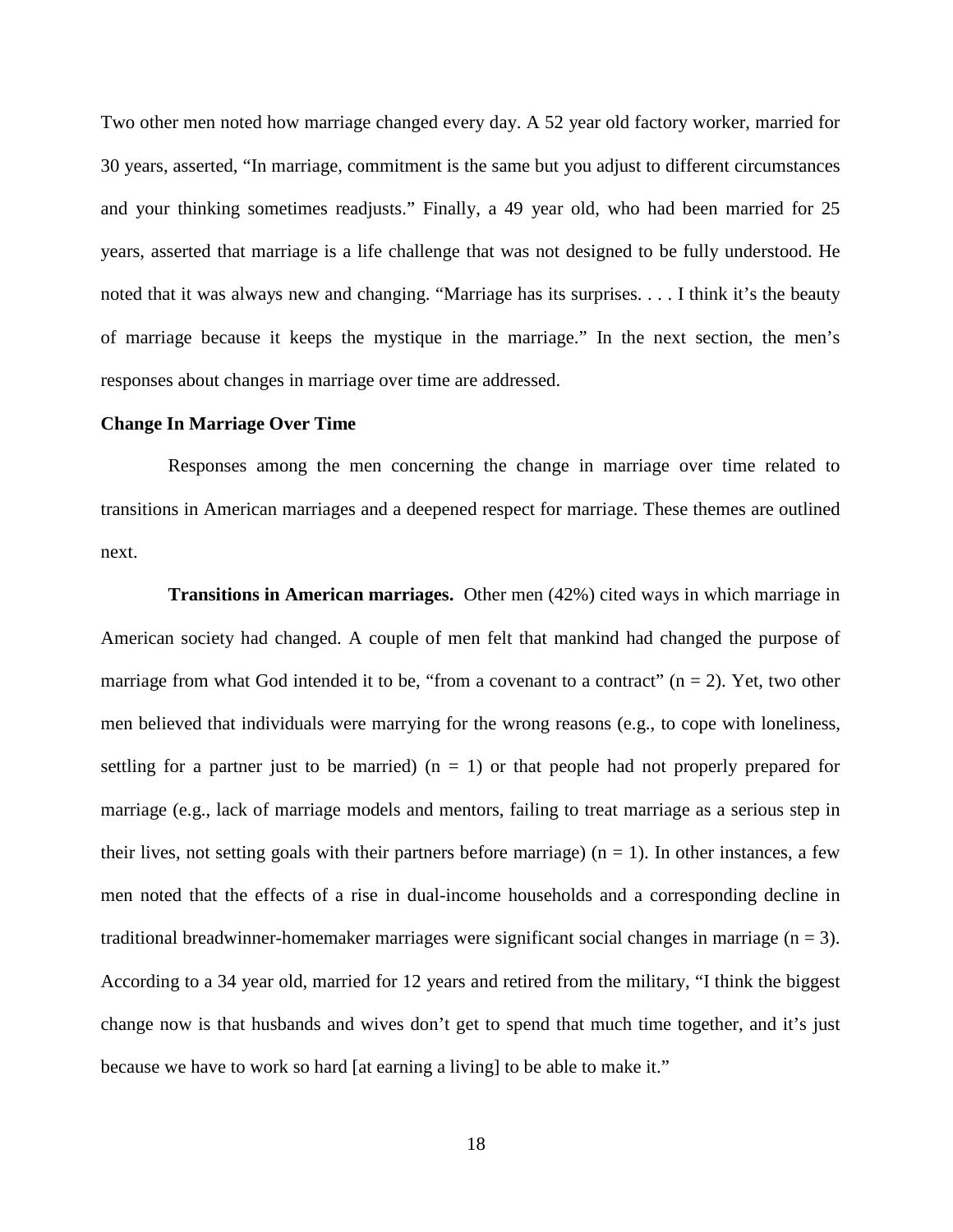The main sentiment among the men concerned the trend that individuals do not to stay married for life ( $n = 6$ ). A 55 year old retired serviceman (married 25 years) said, "See, back in the old days, no matter what happened, that marriage stuck together. Your mama and daddy they stuck together through thick and thin. It ain't like that now." The men pointed to a decline in commitment, a weakening of marital bonds, and an increased acceptance of divorce as reasons for separation ( $n = 5$ ). A 42 year old who worked in purchasing and had been married for 18 years insisted, "Our culture has changed, where marriage and then the strength and the bond of marriage once had in the community and society, I think it's slipping. I really do." He noted how couples have children before marriage now and do not consider getting married. A church pastor, who is 44 years old and married 22 years, agreed, saying,

People aren't as committed—I don't believe . . . . They'll say, well, let's try it, or marriage is like an afterthought after they've already formed a family and then they'll say, 'Ok, well we might as well be married' . . . . Looking at that, I say, I need to find a mate first, you know, before I go on with life's journey.

The men also shared their sense of cultural trends in marriage. According to two respondents, spouses often led separate lives although they commonly resided in the same household and were married. Further, when spouses faced challenges in their marriages, they did not commit to working them out together  $(n = 2)$ . A 37 year old pastor who had been married for 13 years offered, "[We're not] in it for the long haul; we're in it until one of us can get out of it. Or you know, until the road gets bumpy, and then it's a quick fix, five hundred dollars, no contest." Two respondents characterized the changes in marriage as analogous to shopping or leasing cars. A 57 year old who was receiving disability and had been married for 25 years said, "[We have] gone from a serious commitment to a shopping experience where you can try it on,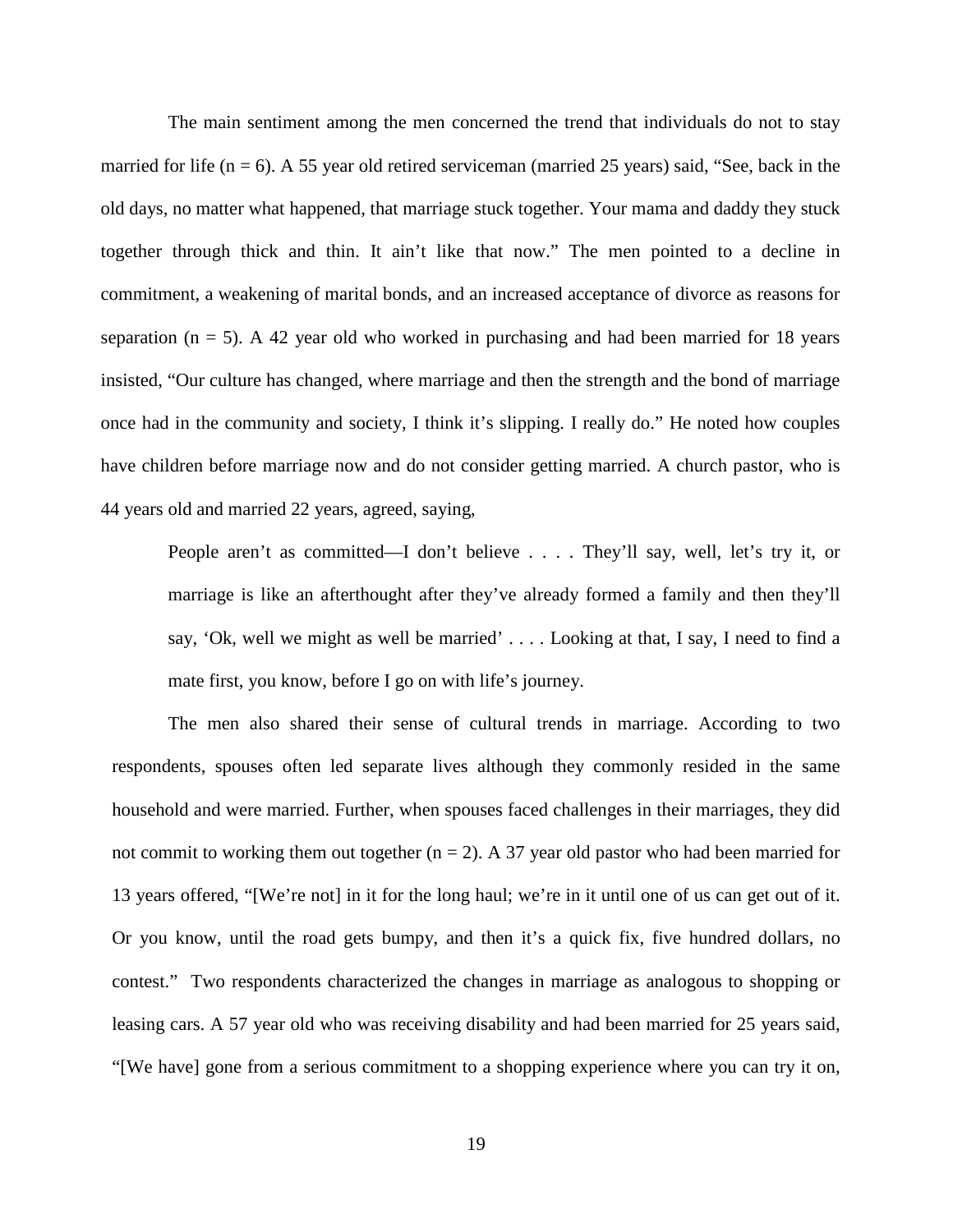and if it don't work, return it or throw it away." A 36 year old who was laid off from his factory job and had been married for 6 years said,

Folks can get married, be together for about a month and then after that month or year or whatever, they're in a divorce. So, it's like basically going and buying a brand new car. And then ok, I undo what I want to do with that car. It's time for me to trade it in, and get a new another car . . . . I think that's crazy but that's how some folks see it these days.

In the next section, the men's descriptions about how their respect for marriage has deepened are presented.

**Deepened respect for marriage.** When asked about how the meaning of marriage had changed over time, 23% of the men pointed out how their own personal respect for marriage has deepened. As compared to when they were first married, a few men stated that they now had a more serious regard for their marriage  $(n = 1)$ , the process of uniting and working together with their wives  $(n = 2)$ , and the investment and responsibility that marriage required  $(n = 1)$ . This conclusion was attributable to the passage of time  $(n = 2)$ , a lack of maturity  $(n = 1)$ , or not having a good understanding of marriage because one's parents were not together throughout one's childhood ( $n = 1$ ). According to a 35 year old church administrator, who had been married for 7 years, "Prior to [marriage], you don't really see all the things that go into it." A 37 year old computer analyst who had been married for 9 years said, "When we first got married, I understood what it meant, but it's only through time that I've begun to *embrace* what it actually means."

Other men spoke about how marriage made them better men. It strengthened their resolve as individuals ( $n = 2$ ) and provided them opportunities to learn more about womanhood ( $n = 2$ ). Other men also talked about gaining wisdom  $(n = 1)$ , being more patient  $(n = 1)$ , less self-centered  $(n = 1)$ , and less judgmental  $(n = 2)$ . For others, their enhanced appreciation for the institution of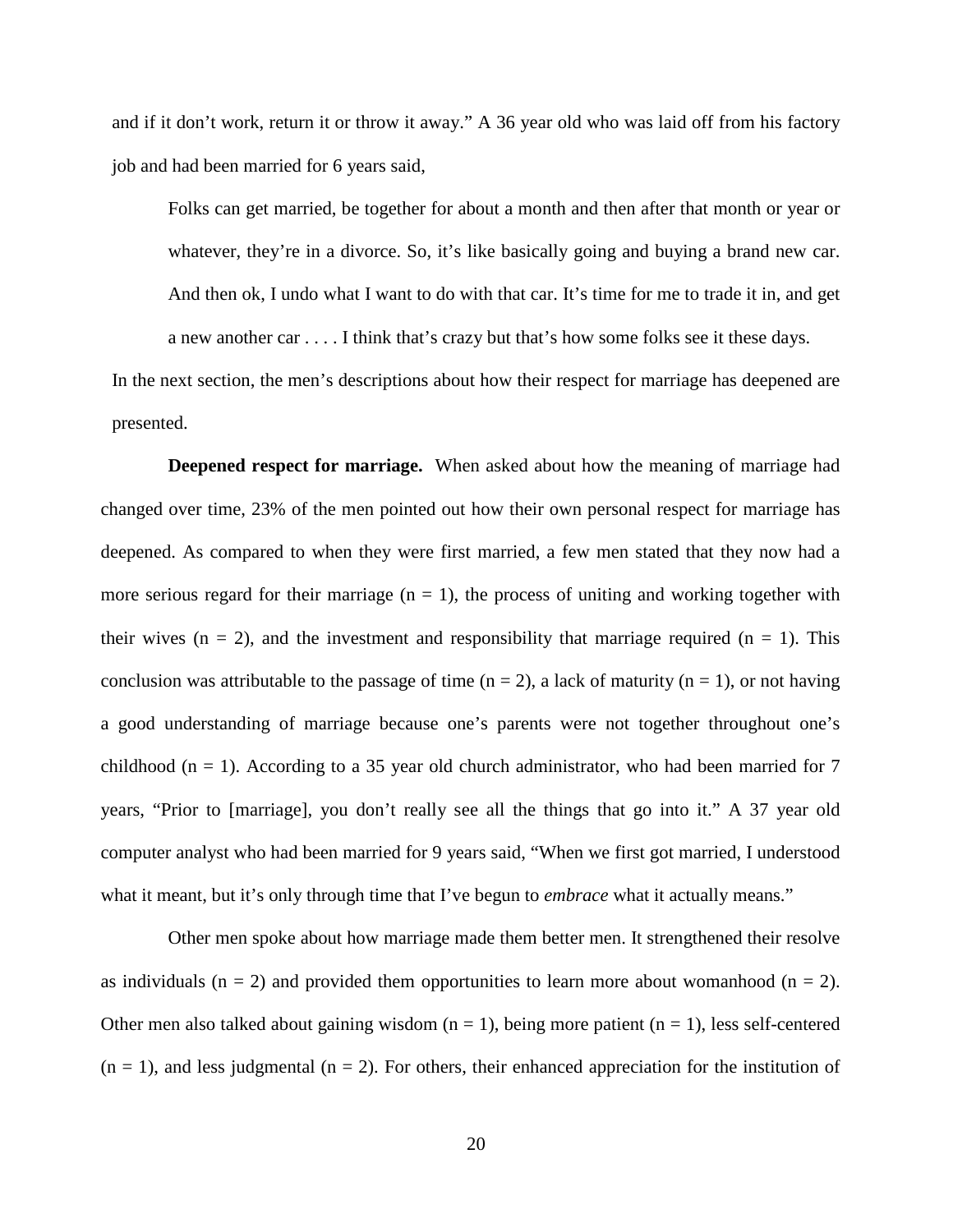marriage led them to reflect on life's journey with their wives, sharing good and bad times  $(n = 3)$ . A 44 year old pastor who had been married for 22 years, commented, "I have a deeper respect for it—the word marriage—based on what my wife and I have been through." A mechanic, married only 4 years, began to understand the highs *and* lows of the journey as well, saying, "What I thought about marriage before I got married is—I don't know—I mean, when you think about getting married you think about the good times. You don't think about the bad times. I think [the meaning of marriage for me] is a little different now." This participant was still processing the meaning of marriage, having only been married a few years. He said he did not have strong marriage models and mentors, and spoke of listening intently to how the men at work discussed their marriages and their relationships with their wives. In spite of the highs and lows of marriage, one 47 year old minister who had been married for 24 years noted that marriage got "sweeter and sweeter" with time  $(n = 1)$ . Of the money he spent on his marriage license, a 33 year old who had been married for 12 years and worked as a transportation worker said, "It was the best \$25 I ever spent." Next, a discussion of the findings in the context of the extant research literature is presented.

# **Discussion**

In this study, 52 married Black men's perspectives have been collected through in-depth qualitative inquiry to offer narratives of the meaning of marriage, which are largely absent from the marital literature (Marks et al., 2005; Michael & Tuma, 1985). The average man in the sample had achieved some level of postsecondary education or training, which may have helped him prepare for marriage and sustain his marriage (Koball, 1998; Marks et al., 2008; Marks, Hopkins-Williams, Chaney, Nesteruk, & Sasser, 2010; Oppenheimer, 2003). More than half of the 52 men interviewed noted that their marriages meant sharing a lifelong commitment with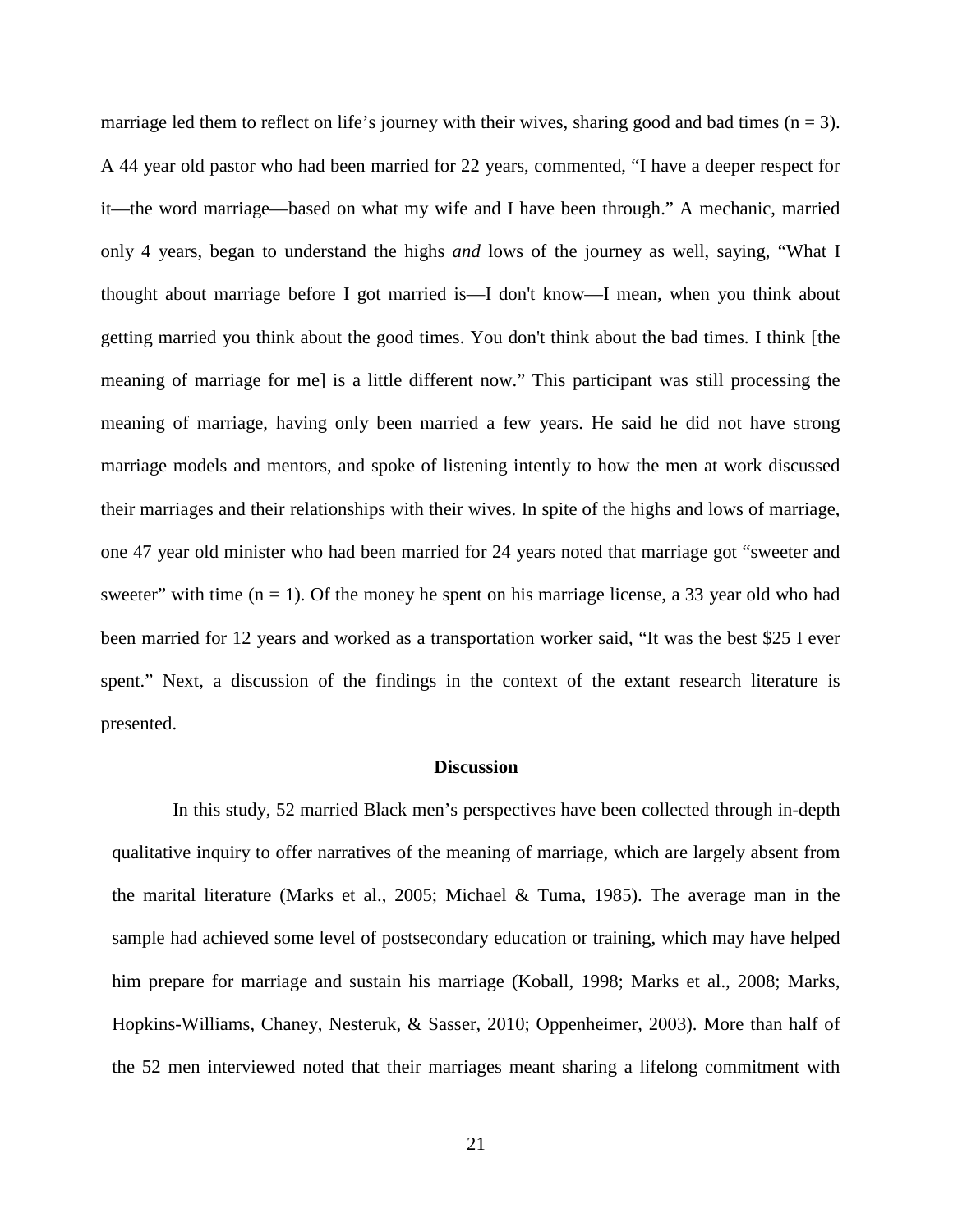their wives. The significance of their marriages involved (a) a lifelong commitment, (b) enhanced life success, (c) secure emotional support, and (d) secure attachment. Previous research has corroborated this. Nock (1998) noted that marriage provides structure to men's lives regardless of race. Waite and Gallagher (2000) corroborated this point noting that married persons often organize their lives differently than others with less certain relational arrangements. It has also been noted that such marital partnerships are important for overcoming significant sources of stress common among Black couples, including work challenges, health concerns, financial problems, managing duties and obligations to other family members, and rearing biological and nonbiological children (Bryant et al., 2010; Marks et al., 2008; Marks, Hopkins-Williams, Chaney, Nesteruk, & Sasser, 2010; Waite & Gallagher, 2000). Other studies have suggested that most men, regardless of race, benefit from the social, psychological, and emotional support their wives offer (Nock, 1998). More specifically, marriage can give men purpose in their lives, shield them from loneliness and isolation, provide them with a mate to help encourage healthy behaviors, constrain them from engaging in riskier kinds of behavior, and offer an intimate relationship for sharing private concerns, struggles, and worries (Nock, 1998; Sitgraves, 2008; Waite & Gallagher, 2000). In sum, because the men reported enjoying the benefits that their marriages afforded them, the men were more likely to be committed to their marriages (Johnson, Caughlin, & Huston, 1999).

Yet, as concluded by Nock (1998), marriage is more than a relationship between spouses. As observed in more than one-third of the men in the current study, marriage was related to faith and their belief that marriage was a gift from God and involved oneness or unity. For these men, the meaning of marriage was closely tied to religion and spirituality. A high regard for spirituality and religion is a central feature of Black culture (Chatters, Taylor, & Lincoln, 1999;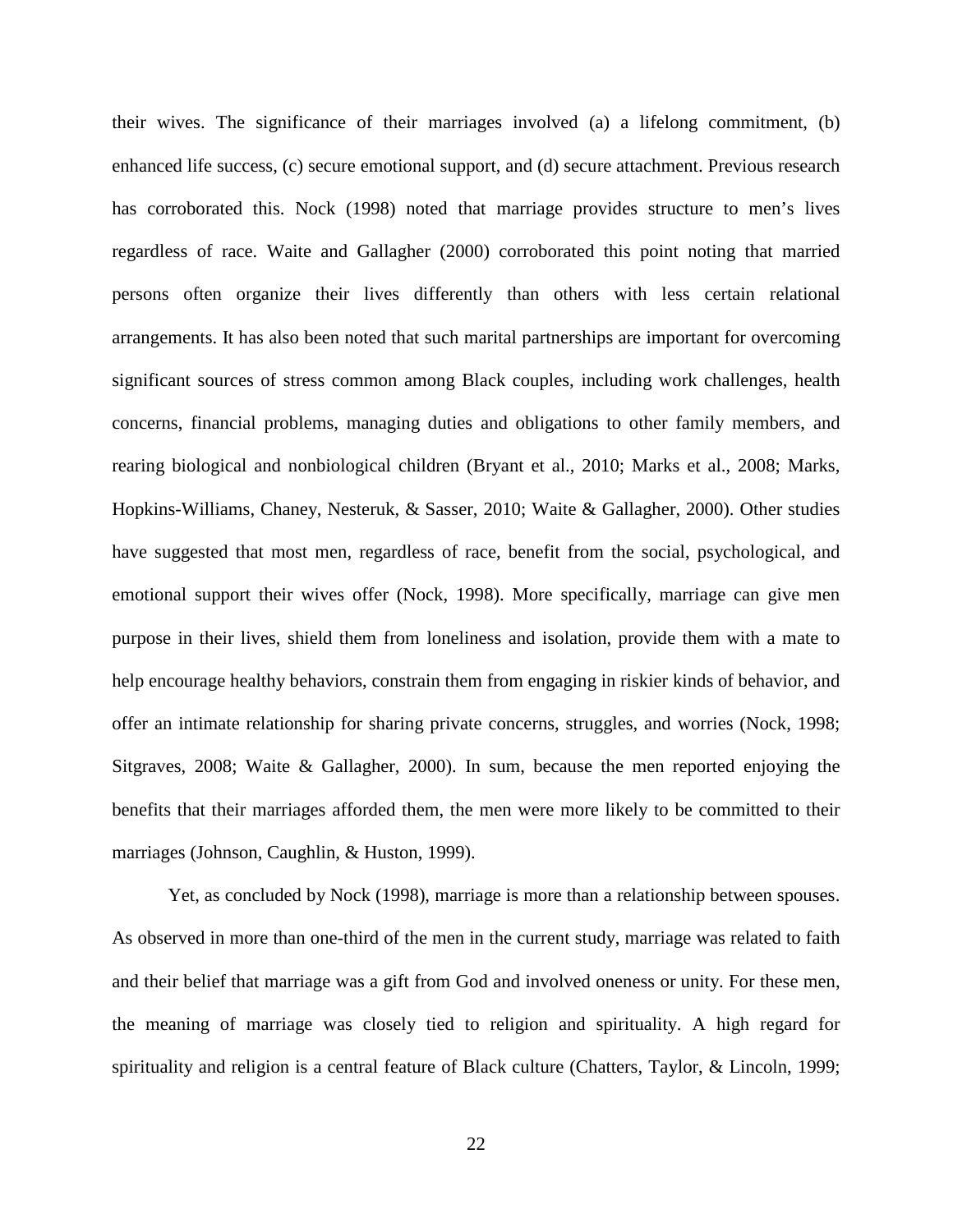Dainton, 1999; Hunt & Hunt, 2001; LaTaillade, 2006; Pew Charitable Trust, 2009; Taylor, Chatters, & Levin, 2004).

The men's views of the sanctification of marriage were linked to their religious beliefs and spirituality, which in turn, could have offered meaning for the structure of marriage and the way the men understood marriage's purpose (Fincham, Stanley, & Beach; 2007; Nock, 1998; Mahoney, Pargament, Murray-Swank, & Murray-Swank, 2003). The view that marriage was a gift from God and a reflection of their relationship with God and involved oneness likely helped to provide a foundation for the men's commitment to their wives (Lambert & Dollahite, 2008; Marks, 2005; Stanley & Markman, 1992). The men could also have felt an obligation to remain with their wives because of their moral and spiritual commitment (Johnson, Caughlin, & Huston, 1999; Lambert & Dollahite, 2008). Likewise, certain types of constraints (e.g., moral) were likely to reinforce the men's ongoing dedication to their marriages (Stanley, Rhoades, & Whitton, in press).

Also noteworthy was that one-third of the men emphasized the centrality of sacrifice and taking a lifelong perspective on marriage. The experience of these men suggested that having a perspective that allows for ups and downs in the marital relationship, as well as encouraging each spouse to make adjustments and sacrifice for the relationship and each other, may promote longterm marital outcomes (Fincham, Stanley, & Beach, 2007). These men suggested that it may be essential to allow meaning to emerge from adversity (Fincham, Stanley, & Beach, 2007). They perceived that just because the marriage was "down" or in a difficult season did not mean that the marriage was over (Stanley, 2002; Stanley, Markman, & Whitton, 2002); rather, it was a signal to take action and invest in the relationship, consistent with a pro-relationship motivation attitude (McLoyd, Cauce, Takeuchi, & Wilson, 2000; Wieselquist, Rusbult, Foster, & Agnew,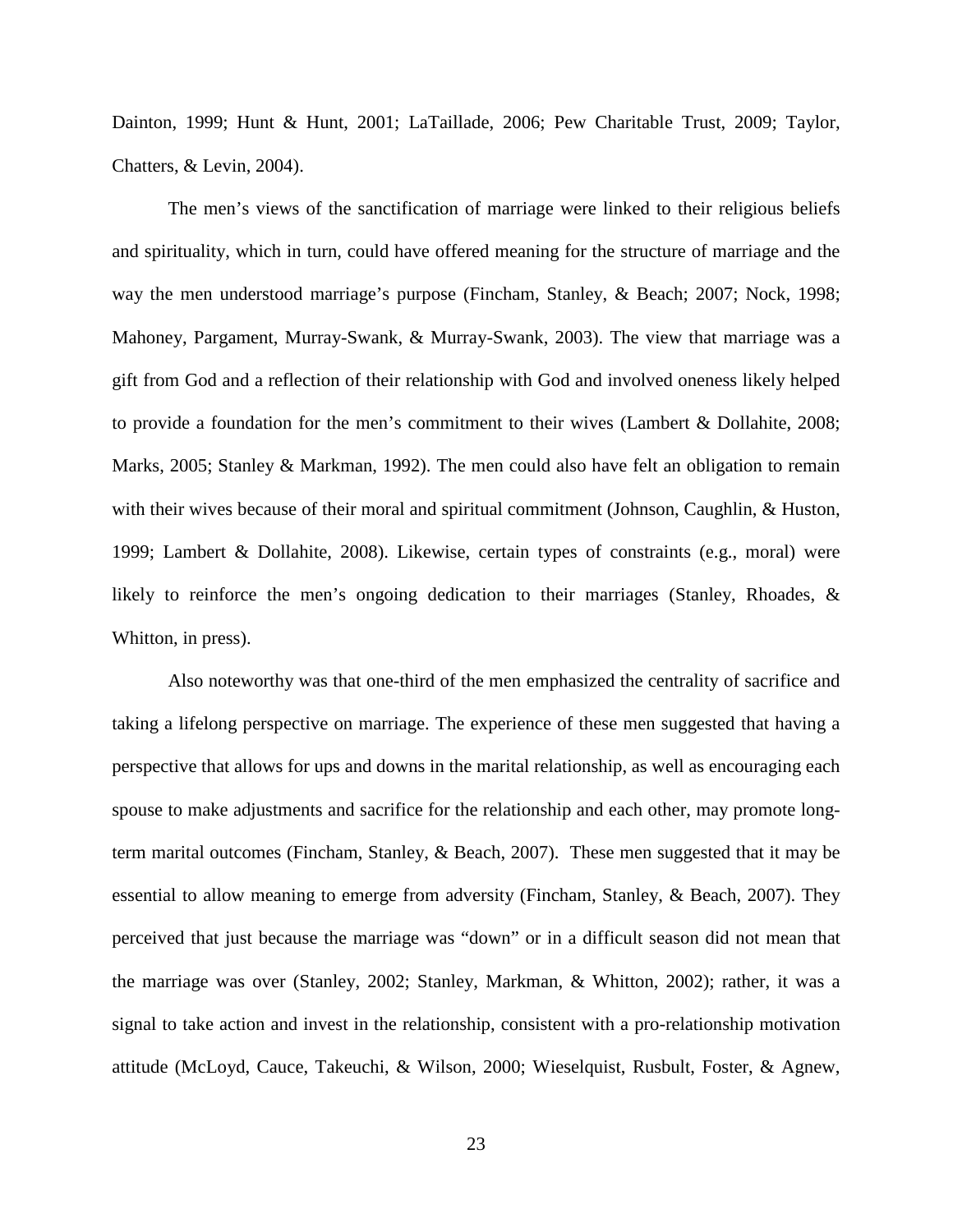1999). The fact that the marriage required work and was in need of sacrifice from time to time was not a matter of crisis or disillusionment (Dainton, 1999). Instead, needing to sacrifice was in keeping with their expectations, and working for their marriages likely offered a source of additional meaning for them (Nock, 1998; Stanley, 2002).

In the context of marriage and significant romantic relationships, one of the functions that sacrifice is believed to play is that it signals commitment, being tangible evidence between partners of commitment and the willingness to continue to build a future together, which in turn fosters trust (Stanley, Whitton, Low, Clements, & Markman, 2006; Wieselquist et al., 1999). Further, in at least two quantitative studies, males valuing sacrifice, compared to females, was strongly related to commitment to the long-term (Stanley et al., 2006; Whitton, Stanley, & Markman, 2007). The responses from the men in the current study were consistent with this point regarding the relationship between sacrifice and long-term commitment.

Relative to how marriage has changed over time, some men in this study focused on how their appreciation for marriage had deepened (23%), noting a more meaningful understanding for the work that was required to unite with another person and work together, being molded into a better man, and journeying together through triumphs and tribulations. Some recalled receiving "on-the-job" training in the marriages, as they often lacked marriage models and mentors. For some men, they had simply worked too hard to make the marriage work to walk away from their wives. These factors contributed to the sense that they were committed to their marriages (Stanley, Whitton, Low, Clements, & Markman, 2006). Many of the men were focused on staying with their wives because of the history shared and the benefits marriage had given them as individuals (Stanley, 2002). In this respect, sharing life's journey together, overcoming challenges together, and benefiting from a couple identity likely operated as barriers to leaving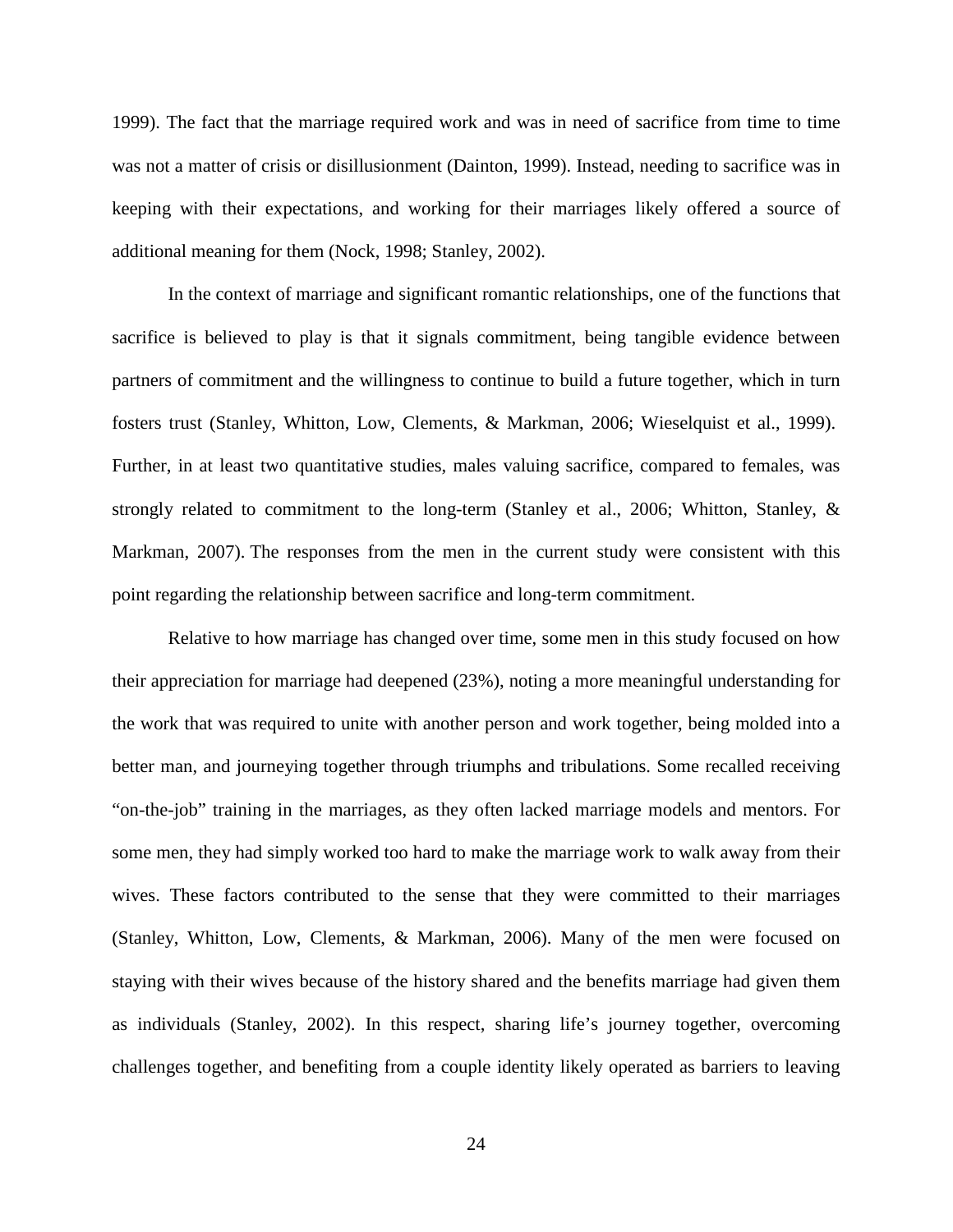their marriages (Johnson, Caughlin, & Huston, 1999; Marks et al., 2008; Waite & Gallagher, 2000).

Forty-two percent of the men focused on how attitudes toward marriage have changed in society. From their viewpoint, individuals either did not marry for the right reasons, failed to properly prepare for marriage, were unable to spend quality time with their mates, or simply did not marry for life as people once did. These findings support previous results (Johnson, 2007; Marks et al., 2008; Nock, 1998; Waite & Gallaher, 2000). There was a belief among the men that marriages in America are weak and that marriage is not taken seriously because of the acceptance of separation and the availability of divorce (Nock, 1998; Waite & Gallagher, 2000). The men's viewpoints likely reflected their experience in the Black community, where marriages are more likely to dissolve or be of poorer quality than in other racial and ethnic groups (Bryant et al., 2010; Johnson, 2007). Simply put, the presence of stable, satisfying marriages is less normative among Blacks (Bryant et al., 2010; Johnson, 2007). Additional perspectives shared by the men also pointed to an increase in dual-earner marriages and the effects of such marital arrangements. Previous work has highlighted how dual-earning couples spent less time with one another as compared to traditional breadwinner-homemaker couples, and the balance of power and responsibility changed as both spouses were more nearly equal and depended on each other's incomes (Marks et al., 2008; Nock, 1998).

There were a few limitations to this study. First, the method of data collection relied on participant recall and interpretation of the men's experiences, which may not be accurate. In addition, the sample was nonrandom. In order to gather rich, detailed information about the men's marital experiences, a small sample of married Black men was recruited for the study. As in many qualitative investigations, breadth was sacrificed for depth, and consequently, the results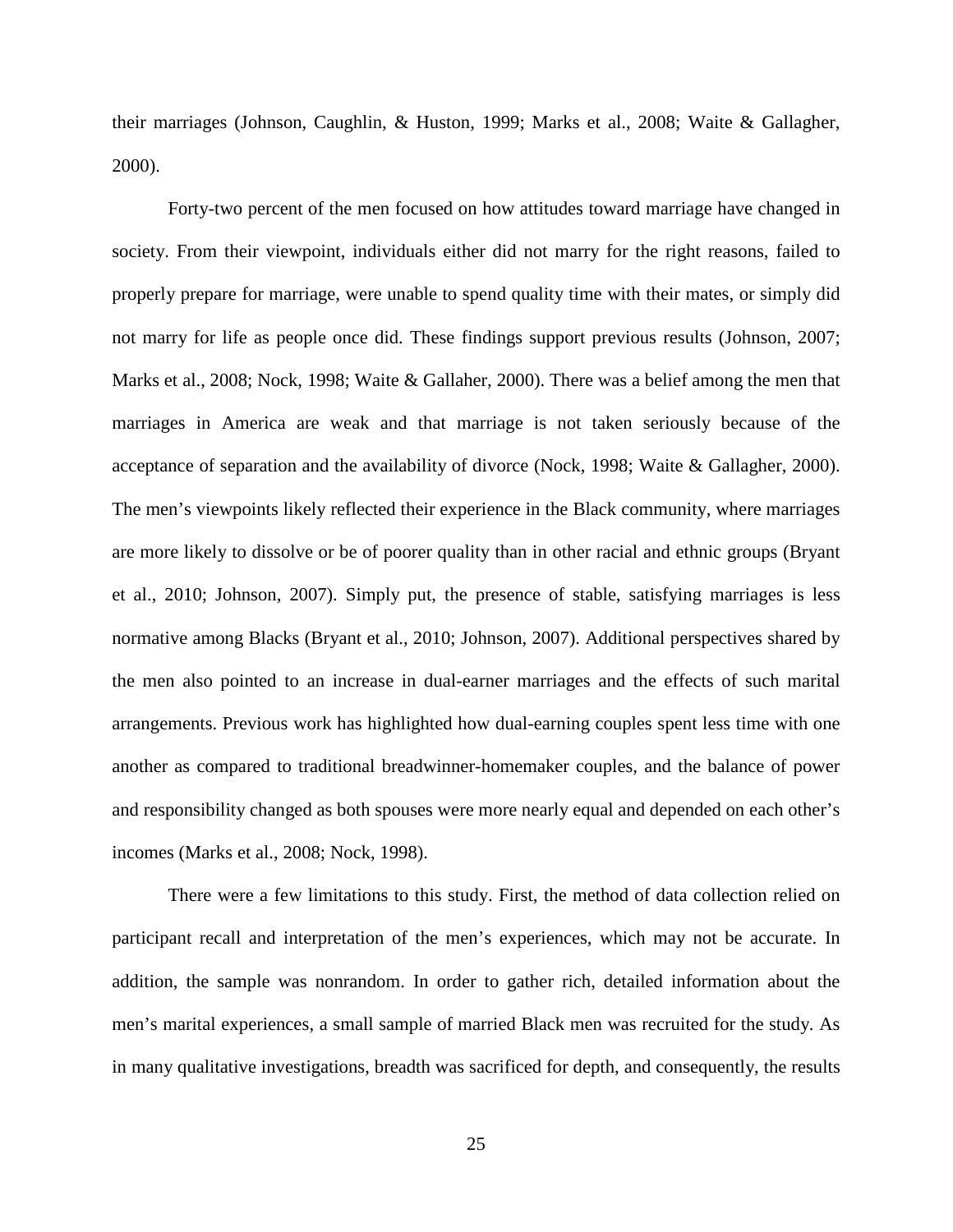may not generalize to all Black men, Black men residing in different regions of the United States, or to men from different racial and ethnic groups.

Moreover, the sample also represented a class of highly committed men, whose attitudes and values related to their longevity and success in marriage, which in turn, reinforced similar values and attitudes. Furthermore, considering the average man in the sample had attended some college or technical college, achieving some level of postsecondary education for these men may have helped to them to overcome critical economic barriers to marrying their wives (Koball, 1998; Marks et al., 2008; Marks, Hopkins-Williams, Chaney, Nesteruk, & Sasser, 2010; Oppenheimer, 2003). In sum, the respondent's demographic characteristics like marital status and education may influence their perception of male and female relationships and an ability to maintain their marriages through difficult situations (Cazenave, 1983).

Further, the fact that the data were collected in northeast Georgia may account for the high percentage of religious affiliation in the sample and the high regard for the sanctity of marriage. A recent survey indicates that African Americans are markedly more religious than the general population; for example, 53% report attending religious services one a week and 76% report praying at least daily (or more often) (Pew Charitable Trust [Pew], 2009; see also Bryant, et al., 2010; Chatters, Taylor, & Lincoln, 1999; Hunt & Hunt, 2001). Indeed, our research team's work with the Program for Strong African American sample draws on the importance of religion in the lives of African American married persons. Though there were eligibility criteria in place for the research study, no one refused participation in the program because of the requirement that couples be willing to pray and be prayed for. As such, this criterion did not serve as a factor for excluding anyone. Because the majority of African Americans self-identify as Protestant (78%; Pew, 2009), we utilized prayers that were reflective of African American Protestant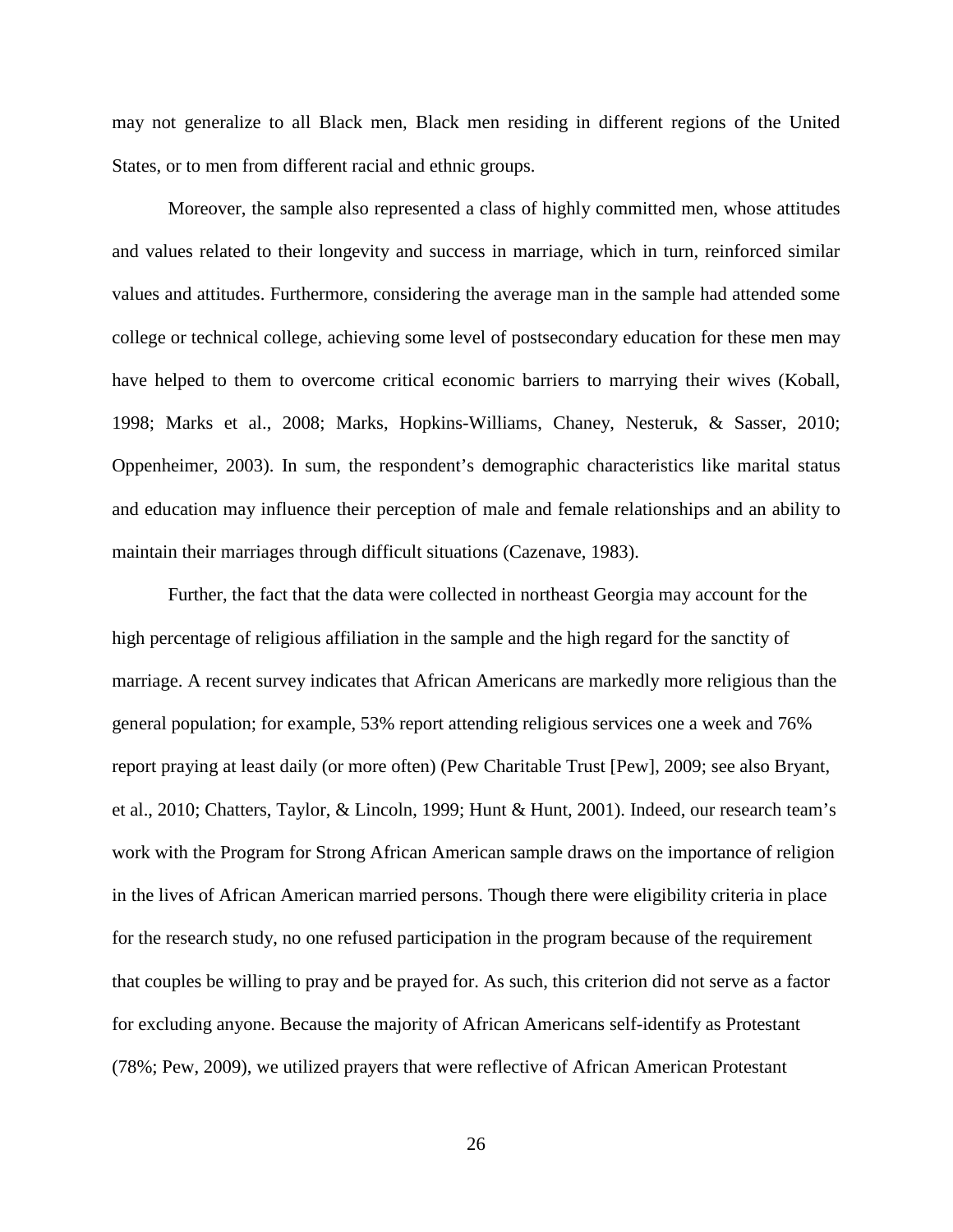traditions as samples in the educational program. Nonetheless, participants were from a range of Christian denominations with potentially differing theological commitments as well as from Islamic traditions, and so efforts were made to welcome all participants regardless of their particular faiths and beliefs. To do so, the program was offered as nonsectarian and group leaders were trained to provide an open, accepting stance toward all religious orientations. It was explicitly stated that the program was open to those of all religious backgrounds and the prayers were offered as examples only (Beach, et al., 2011).

#### **Conclusions and Implications**

To develop a better understanding of marriage among Blacks, it is important to acknowledge the voices of a group often neglected in the literature – the voices of Black men, and more importantly, the voices of Black men who have chosen marriage (Marks, Nesteruk, Swanson, Garrison, & Davis, 2005; Michael & Tuma, 1985). Perhaps the use of their voices would be effective in recruiting and retaining Black men in programs designed to strengthen Black couple relationships (Marks et al., 2008). In addition, the current study suggests that older married Black men may have wisdom to share with younger generations. There is a need to help young Black men who may be in the early phases of relationship development recognize the counter intuitive attractions of long-term committed marriages. Many married Black men have perspectives on marriage that are in keeping with an empirically based understanding of relationships, reflect their personal experience in relationships, a perspective that they are willing to share with others. In many cases, the experiences of married Black men are expressed in language that may be more moving or more effective in conveying meaning to Black men who are starting their relationship journey. One of the themes that emerged from the interviews was the wish that mentoring (e.g., marriage models, husband mentors) had been available and that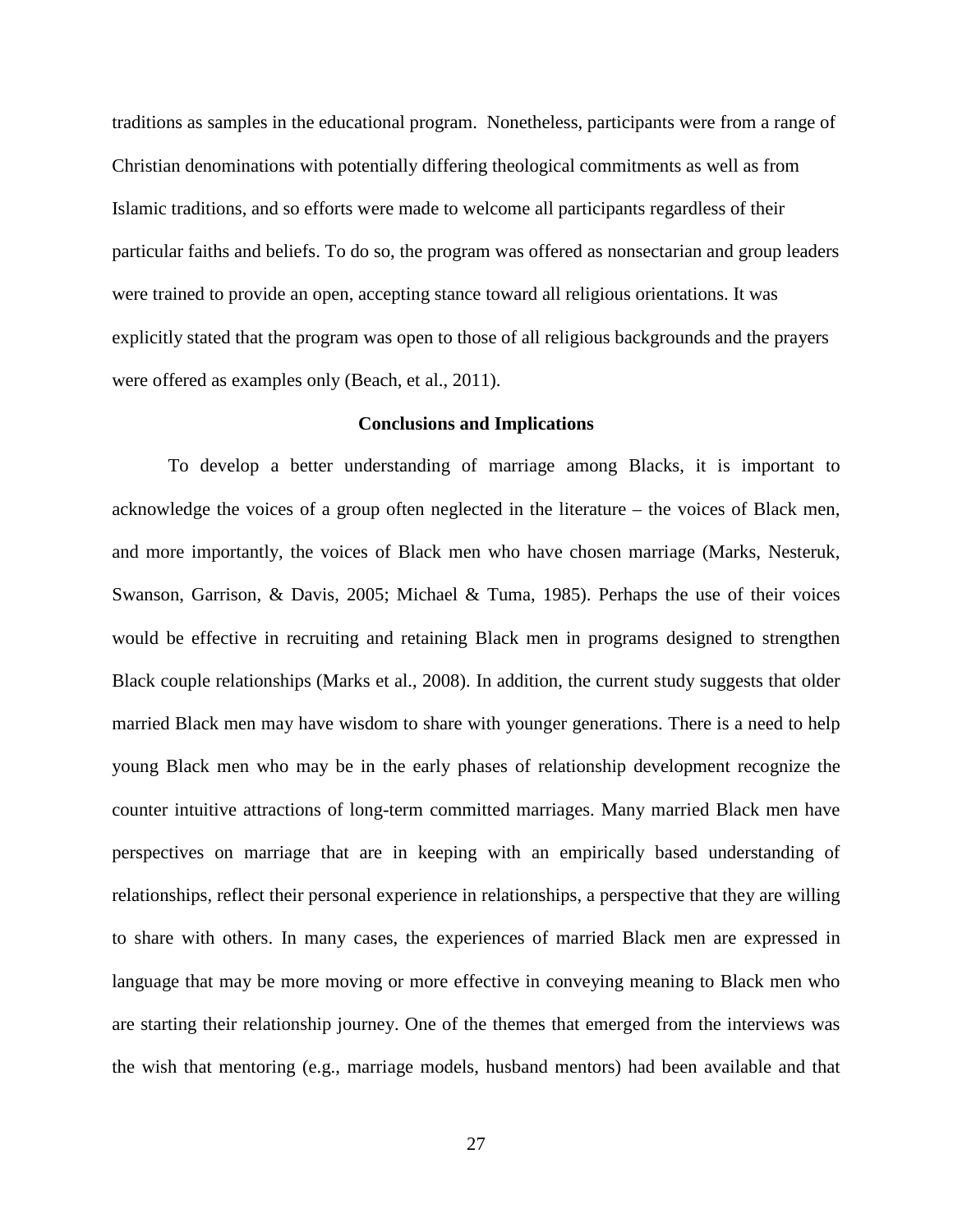interacting with others who have gone through relationship development successfully may be beneficial (Johnson, 2007). It is important to note that, as exemplified in the current sample, there are resources in the Black community that could respond to this need. Moreover, such insights could be useful in fostering more culturally-sensitive public relations campaigns and advertising, as well as refining existing marital and relationship curricula to ensure that critical dimensions of marriages and relationships are considered.

A large number of the Black men in the study also indicated the importance of marriage as a "God-given" institution. This suggests the potential value in many cases of building on strong participation in church communities and utilizing faith networks to deliver information and feedback about relationships and relationship development. As has been noted in other work, there may be benefits to embedding relationship enhancement messages in religious or spiritual contexts both in terms of dissemination (author citation) and the unique benefits for the relationships (Beach et al., 2008). It will be interesting to think about the potential benefits of allowing older men to discuss the meaning and value of sacrifice in marriage, especially in a religious context. It may be that this is a context in which older, experienced Black men can be particularly effective in mentoring younger men as they enter marriage.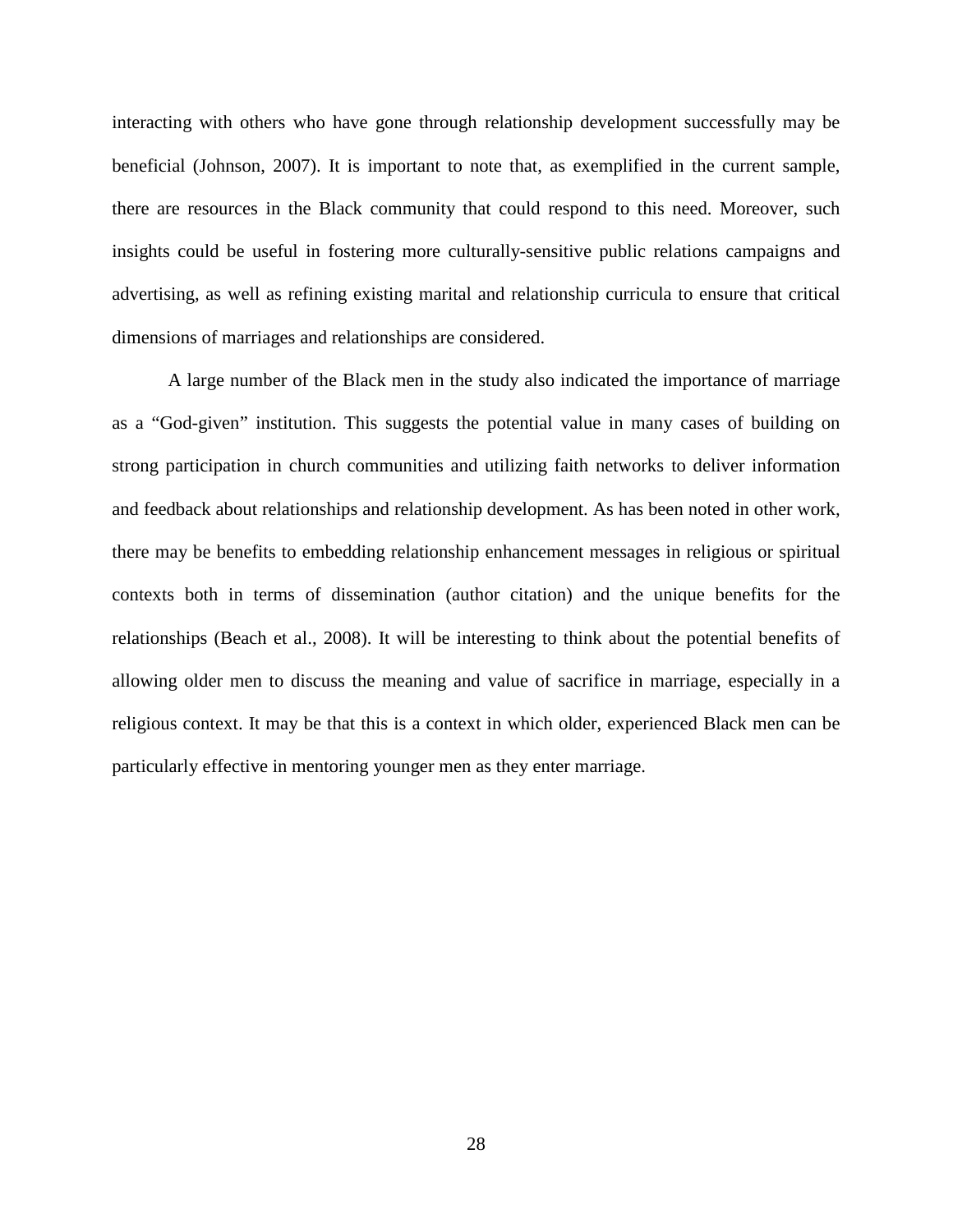# **References**

3 author citations

- Allen, W., & James, A. (1998). Comparative perspectives on Black family life: Uncommon explorations of a common subject. *Journal of Comparative Studies, 29*(1), 1-11.
- Batson, C. D., Qian, Z., & Lichter, D. T. (2006). Interracial and intraracial patterns of mate selection among America's diverse Black populations. *Journal of Marriage and Family, 68,* 658-672. doi: 10.1111/j.1741-3737.2006.00281.x
- Bennett, N. G., Bloom, D. E., & Craig, P. H. (1989). The divergence of Black and White marriage patterns. *American Journal of Sociology, 95*(3), 692-722.
- Blackman, L., Clayton, O., Glenn, N., Malone-Colon, L., & Roberts, A. (2005). *The consequences of marriage for African Americans.* New York: Institute for American Values.
- Browning, S. L. (1999). Marriage and the Black male/female relationship: From culture to structure. In S. L. Browning & R. R. Miller (Eds.), *Till death do us part: A multicultural anthology on marriage* (pp. 253-277). Stamford, CT: JAI.
- Bryant, C. M., Wickrama, K. A. S., Bolland, J., Bryant, B. M., Cutrona, C. E., & Stanik, C. E. (2010). Race matters, even in marriage: Identifying factors linked to marital outcomes for African Americans. *Journal of Family Theory & Review, 2*, 157-174. doi: 10.1111/h.1756-2589.2010.0051.x
- Cazenave, N. A. (1983). Black male-Black female relationships: The perceptions of 155 middle-class Black men. *Family Relations, 32* (3), 341-350.
- Chatters, L. M., Taylor, R. J., & Lincoln, K. D. (1999). African American religious participation: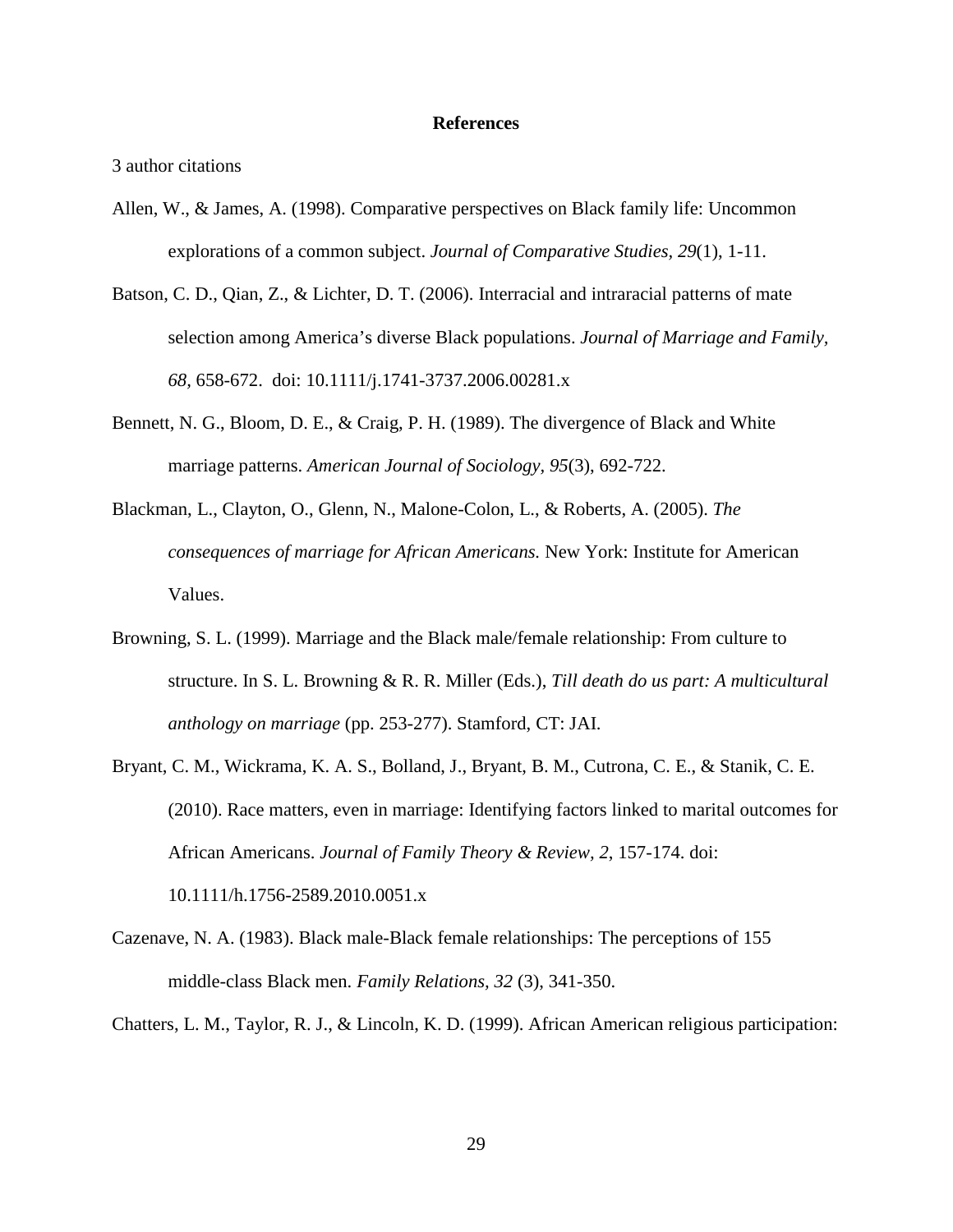A multi-sample comparison. *Journal for the Scientific Study of Religion, 38,* 132–145. doi: 10.2307/1387589

- Cherlin, A. J. (1992). *Marriage, divorce, remarriage* (Rev. & enlarged ed.). Cambridge, MA: Harvard University Press.
- Creswell, J. W. (1998). *Qualitative inquiry and research design: Choosing among five traditions.* Thousand Oaks, CA: Sage.
- Crowder, K. D., & Tolnay, S. E. (2000). A new marriage squeeze for Black women: The role of interracial marriage by Black men. *Journal of Marriage and the Family, 62*, 792-807. doi: 10.1111/j.1741-3737.2000.00792.x
- Dainton, M. (1999). African-American, European-American, and biracial couples' meanings for experiences in marriage. In T. J. Socha & R. C. Diggs (Eds.), *Communication, race, and family: Exploring communication in Black, White, and biracial families (pp. 147-166).* Mahwah, NJ: Lawrence Erlbaum.
- Edin, K. (2000). What do low-income single mothers say about marriage? *Social Problems, 47*(1), 112-133. doi: 10.1525/sp.2000.47.1.03x0282v
- Edin, K., & Reed, J. M. (2005). Why don't they just get married? Barriers to marriage among the disadvantaged. *The Future of Children, 15* (2), 117-137.
- Fincham, F. D., Stanley, S., & Beach, S. R. H. (2007). Transformative processes in marriage: An analysis of emerging trends. *Journal of Marriage and the Family, 69*, 275-292. doi: 10.1111/j.1741-3737.2007.00362.x
- Gibson-Davis, C. M., Edin, K., & McLanahan, S. S. (2005). High hopes and even higher expectations: The retreat from marriage among low-income couples. *Journal of Marriage and Family, 67*, 1301-1312. doi: 10.1111/j.1741-3737.2005.00218.x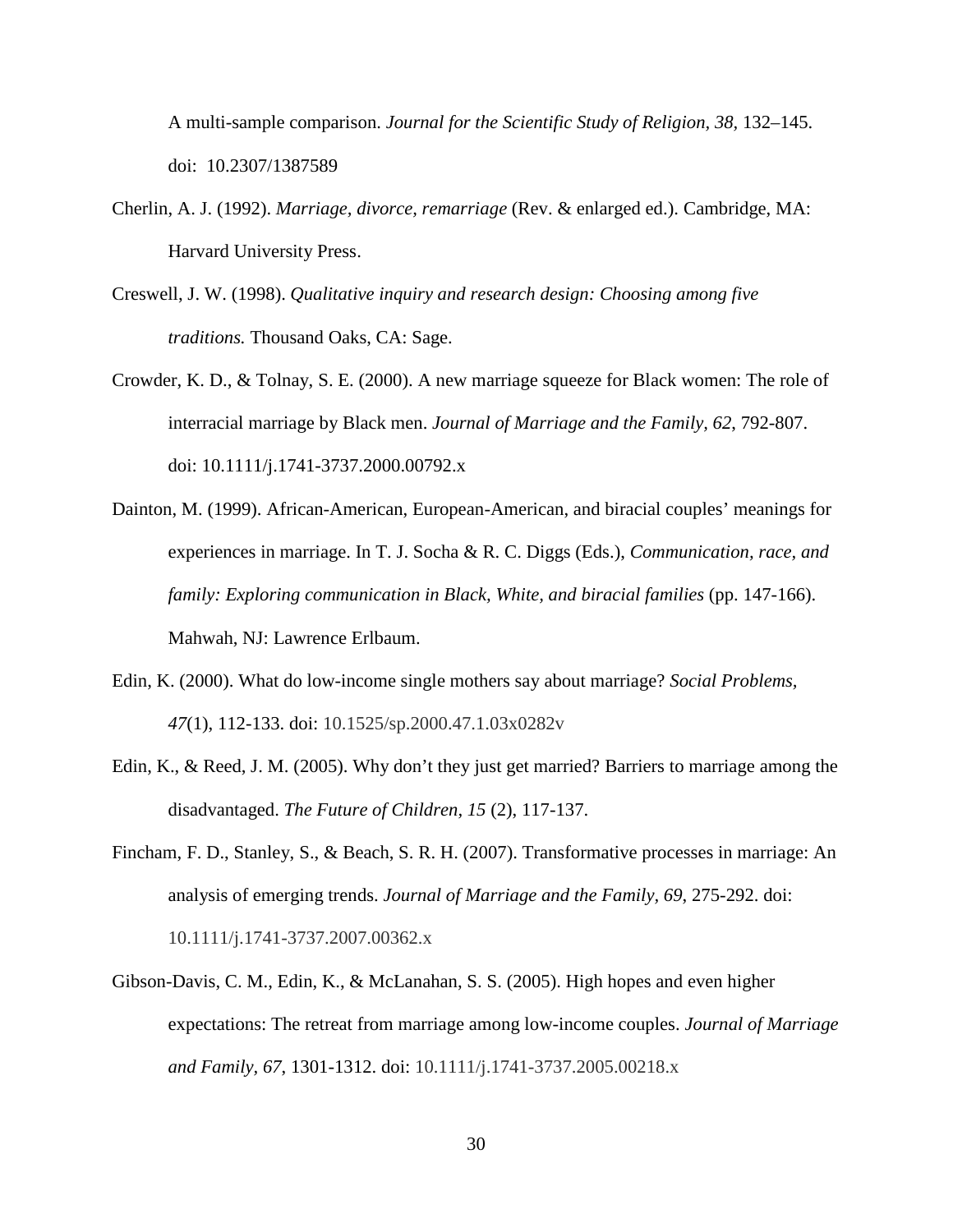- Hatchett, S. J. (1991). Women and men. In J. S. Jackson (Eds.), *Life in Black America* (pp. 84- 104). Newbury Park, CA: Sage.
- Huberman, A. M., & Miles, M. B. (1994). Data management and analysis methods. In N. Denzin & I. Lincoln (Eds.), *The handbook of qualitative research* (pp. 428-444). Thousand Oaks, CA: Sage.
- Hunt, L. L., & Hunt, M. O. (2001). Race, religion, and religious involvement: A comparative study of Whites and African Americans. *Social Forces, 80,* 605–631. doi:10.1353/sof.2001.0098
- James, A. D. (1998). What's love got to do with it? Economic viability and the likelihood of marriage among African American men. *Journal of Comparative Family Studies, 29*(2), 373-386.
- Johnson, M. K. N. (2007). *An exploration of marital attitudes held by African American men: Promoting healthier African American marriages* (Unpublished doctoral dissertation). Chicago School of Professional Psychology.
- Johnson, M. P., Caughlin, J. P., & Huston, T. L. (1999). The tripartite nature of marital commitment: Personal, moral, and structural reasons to stay married. *Journal of Marriage and the Family, 61,* 160-177. doi: 10.2307/353891
- King, A. E. O., & Allen, T. T. (2007). Personal characteristics of the ideal African American marriage partner: A survey of adult Black men and women. *Journal of Black Studies OnlineFirst,* 1-19. doi: 10.1177/0021934707299637
- Koball, H. (1998). Have African American men become less committed to marriage? Explaining the twentieth century racial cross-over in men's marriage timing. *Demography, 35*(2), 251-258.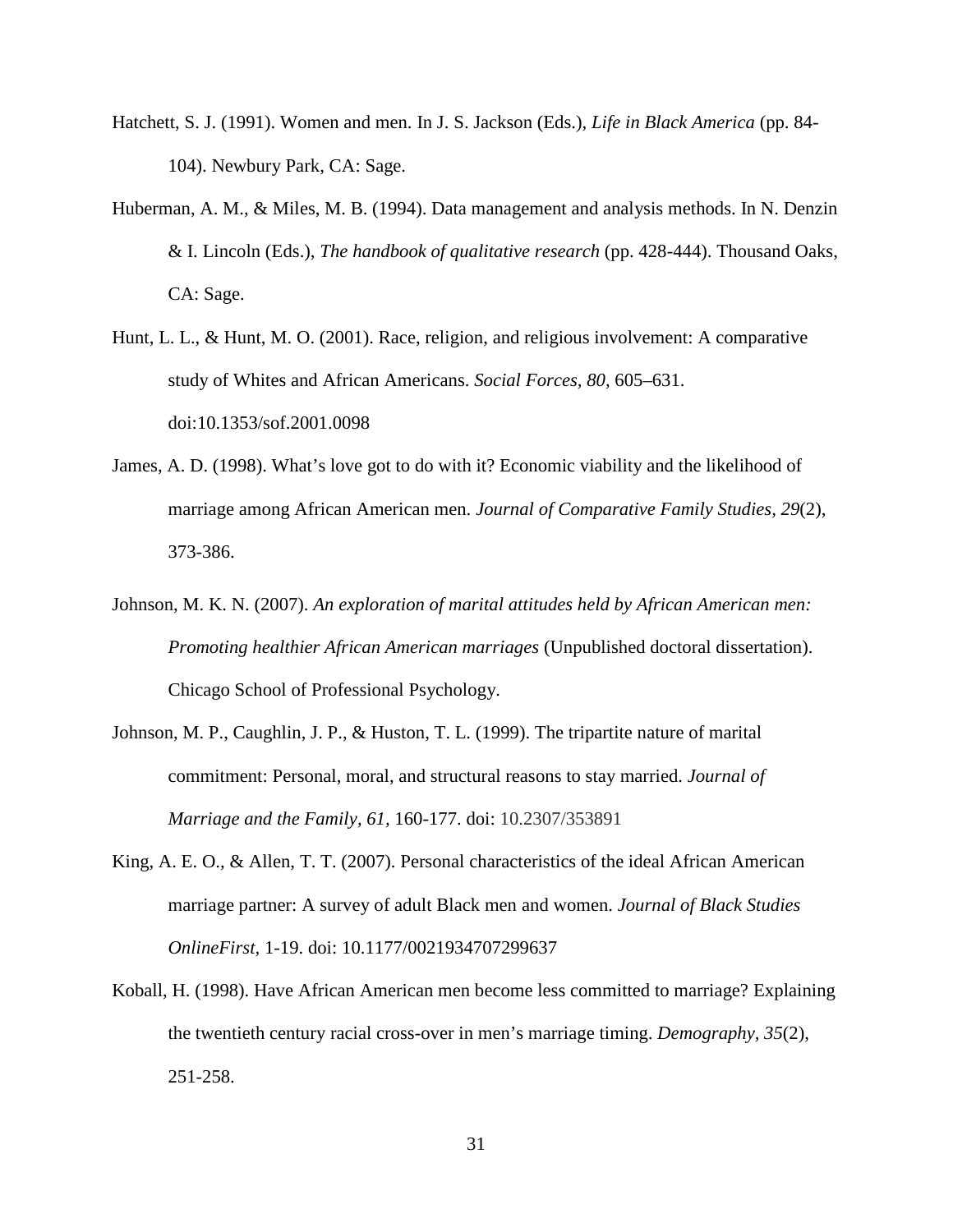- Lambert, N. M., & Dollahite, D. C. (2008). The threefold cord: Marital commitment in religious couples. *Journal of Family Issues, 29* (5), 592-614. doi: 10.1177/0192513x07308395
- LaTaillade, J. J. (2006). Considerations for treatment of African American couple relationships. *Journal of Cognitive Psychotherapy: An International Quarterly, 20 (4), 341-358. doi:* 10.1891/jcpiq-v20i4a002
- LeCompte, M. D., & Schensul, J. J. (1999). Analyzing and interpreting ethnographic data. In J. J. Schensul & M. D. LeCompte (Eds.), *The ethnographer's toolkit. (volume 5).* Walnut Creek, CA: AltaMira Press.
- Lichter, D. T., McLaughlin, D. K., Kephart, G., & Landry, D. J. (1992). Race and the retreat from marriage: A shortage of marriageable men? *American Sociological Review, 57*(6), 781-799. doi: 10.2307/2096123
- Lloyd, K. M., & South, S. J. (1996). Contextual influences on young men's transition to first marriage. *Social Forces, 74*(3), 1097-1119.
- Locke, H. J., & Wallace, K. M. (1959). Short marital adjustment and prediction tests: Their reliability and validity. *Marriage and Family Living*, *24*, 16–26. doi: 10.2307/348022
- McLoyd, V. C., Cauce, A. M., Takeuchi, D., & Wilson, L. (2000). Marital processes and parental socialization in families of color: A decade review of research. *Journal of Marriage and the Family, 62,* 1070-1093. doi: 10.1111/j.1741-3737.2000.01070.x
- Mahoney, A., Pargament, K. I., Murray-Swank, A., & Murray-Swank, N. (2003). Religion and the sanctification of family relationships. *Review of Religious Research, 40,* 220-236.
- Malone-Colon, L. (2007). *Responding to the Black marriage crisis: A new vision for change*. (Report no. 6). New York: Institute for American Values. Retrieved from http://center.americanvalues.org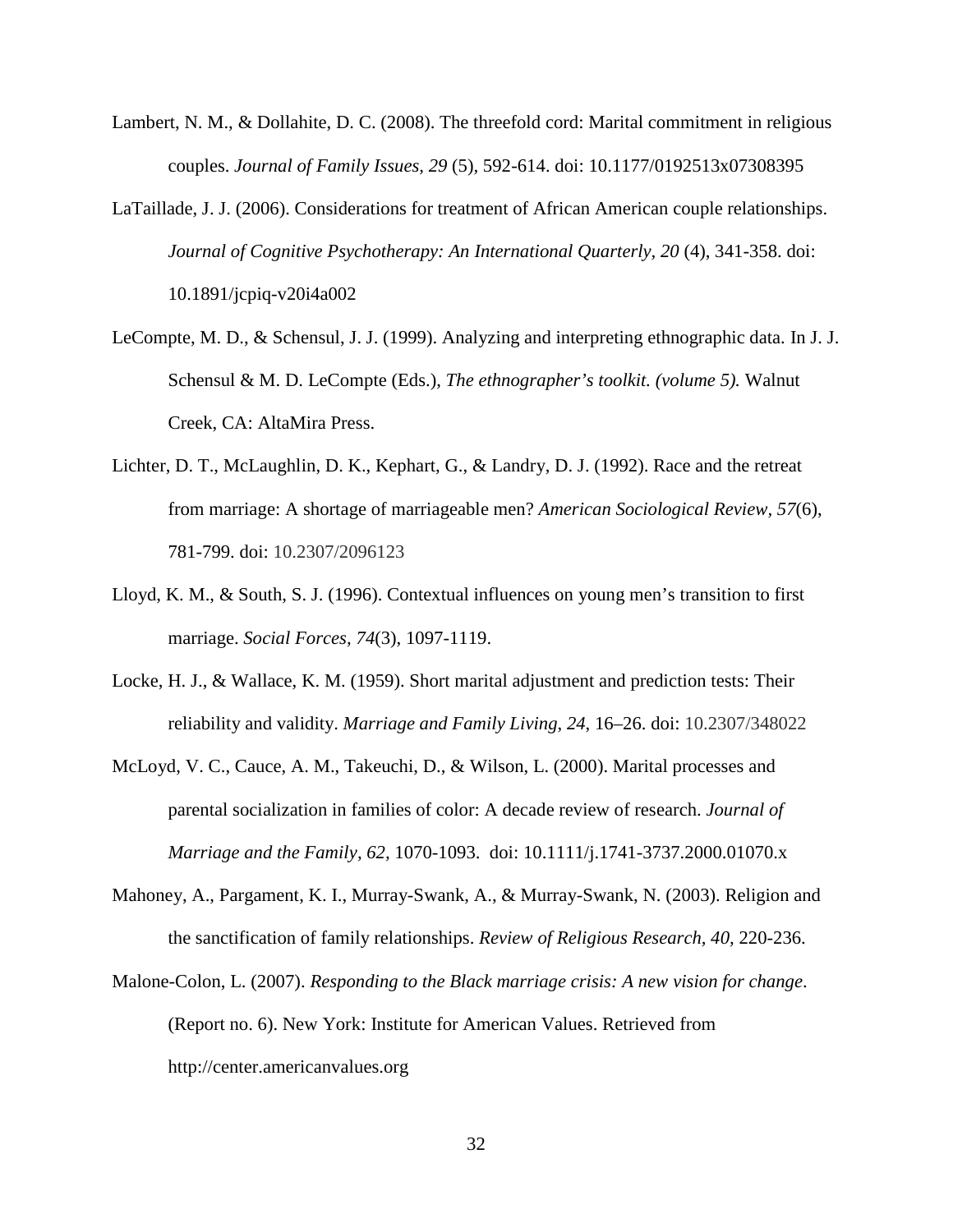Marks, L. (2005). How does religion influence marriage? Christian, Jewish, Mormon, and Muslim perspective. *Marriage & Family Review, 38* (1), 85-111. doi: 10.1300/J002v38n01\_07

- Marks, L., Nesteruk, O., Swanson, M., Garrison, B., & Davis, T. (2005). Religion and health among African Americans: A qualitative examination. *Research on Aging, 27*(4), 447- 474. doi: 10.1177/0164027505276252
- Marks, L. D., Hopkins, K., Chaney, C., Monroe, P. A., Nesteruk, O., & Sasser, D. D. (2008). "Together we are strong": A qualitative study of happy, enduring African American marriages. *Family Relations, 57,* 172-185. doi: 10.1111/j.1741-3729.2008.00492.x
- Marks, L., Hopkins-Williams, K., Chaney, C., Nesteruk, O., & Sasser, D. (2010). "My kids and my wife have been my life:" Married African American fathers staying the course. In R. L. Coles & C. Green (Eds.), *The myth of the missing Black father.* (pp. 19-46). New York: Columbia University Press.
- Michael, R. T., & Tuma, N. B. (1985). Entry into marriage and parenthood by young men and women: The influence of family background. *Demography, 22*(4), 515-544.
- Nock, S. L. (1998). *Marriage in men's lives.* New York: Oxford University Press.
- O'Hare, W. P., Pollard, K. M., Mann, T. L., & Kent, M. M. (1991). African Americans in the 1990s. *Population Bulletin, 46* (1).
- Oppenheimer, V. K. (2003). Cohabiting and marriage during young men's career-development process. *Demography, 40*(1), 127-149.
- Pew Charitable Trust. (2009). *A religious portrait of African-Americans*. Retrieved from http://pewforum.org/A-Religious-Portrait-of-African-Americans.aspx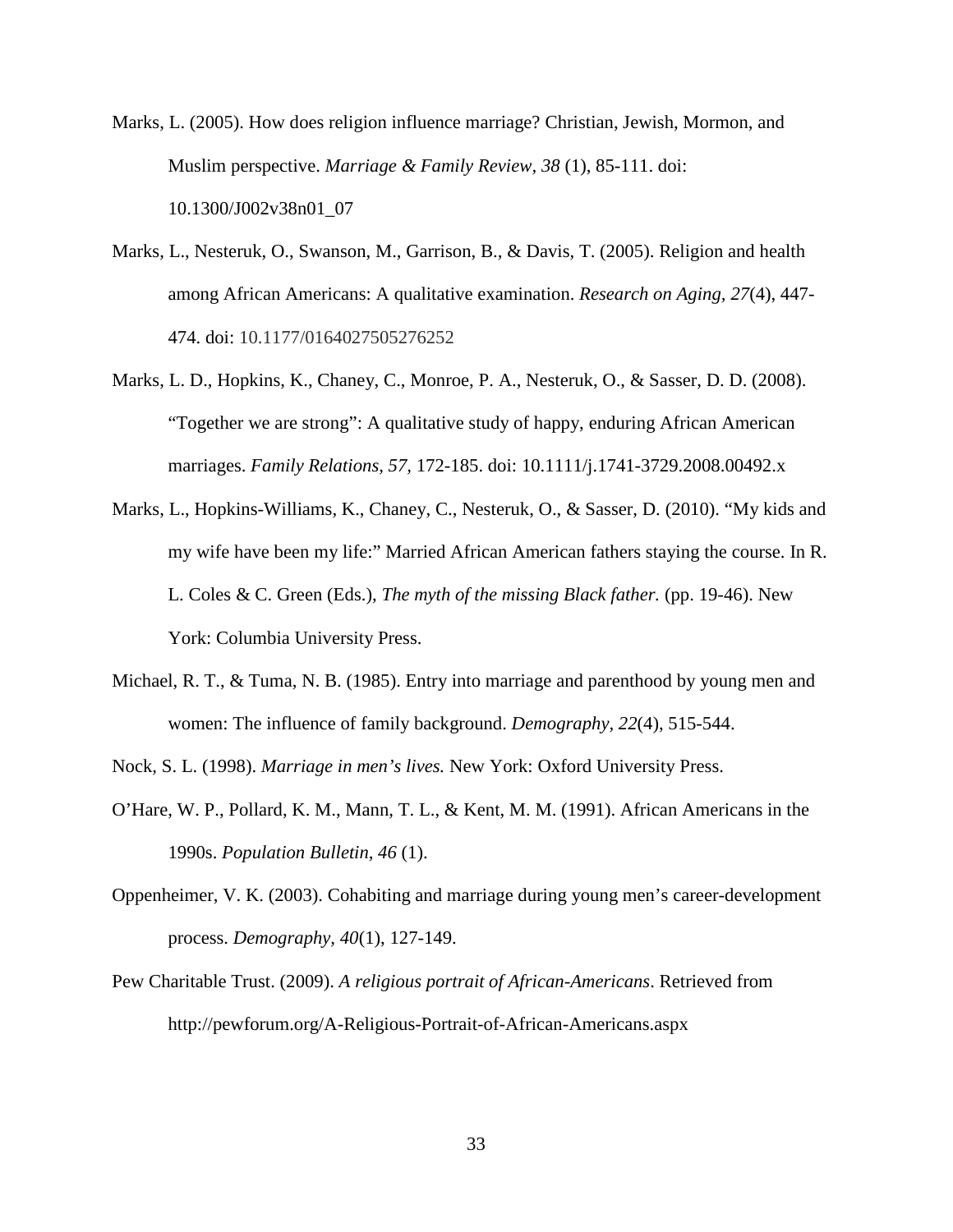- Pinderhughes, E. B. (2002). African American marriage in the 20<sup>th</sup> century. *Family Process*, *41*(2), 269-282. doi: 10.1111/j.1545-5300.2002.41206.x
- Sailor, S. (2003). *Interracial marriage gender gap grows.* [Online], September 15, 2004. Available: http://www.upi.com.
- Sitgraves, C. (2008). *The benefits of marriage for African-American men* (Report no. 10). New York: Institute for American Values. Retrieved from http://center.americanvalues.org
- Smock, P. J., Casper, L., & Wyse, J. (2002). Nonmarital cohabitation: Current knowledge and future directions for research. (Report No. 08-648). Ann Arbor, MI: Population Studies Center, Institute for Social Research, University of Michigan. Retrieved from http://www.psc.isr.umich.edu/pubs/pdf/rr08-648.pdf
- Smock, P. J., Manning, W. D., & Porter, M. (2005). "Everything's there except money": How money shapes decisions to marry among cohabitors. *Journal of Marriage and Family, 67,*  680-696. doi: 10.1111/j.1741-3737.2005.00162.x
- Stanley, S. M. (2002, July). *What is it with men and commitment, anyway?* Keynote address presented to the  $6<sup>th</sup>$  Annual Smart Marriages Conference. Washington, DC.
- Stanley, S. M., & Markman, H. J. (1992). Assessing commitment in personal relationships. *Journal of Marriage and the Family, 54,* 595-608.
- Stanley, S. M., Markman, H. J., & Whitton, S. W. (2002). Communication, conflict, and commitment: Insights on the foundations of relationship success from a national survey. *Family Process, 41*(4), 659-675. doi: 10.1111/j.1545-5300.2002.00659.x
- Stanley, S. M., Rhoades, G. K., & Whitton, S. W. (in press). Commitment and the securing of romantic attachment. *Journal of Family Theory and Review.*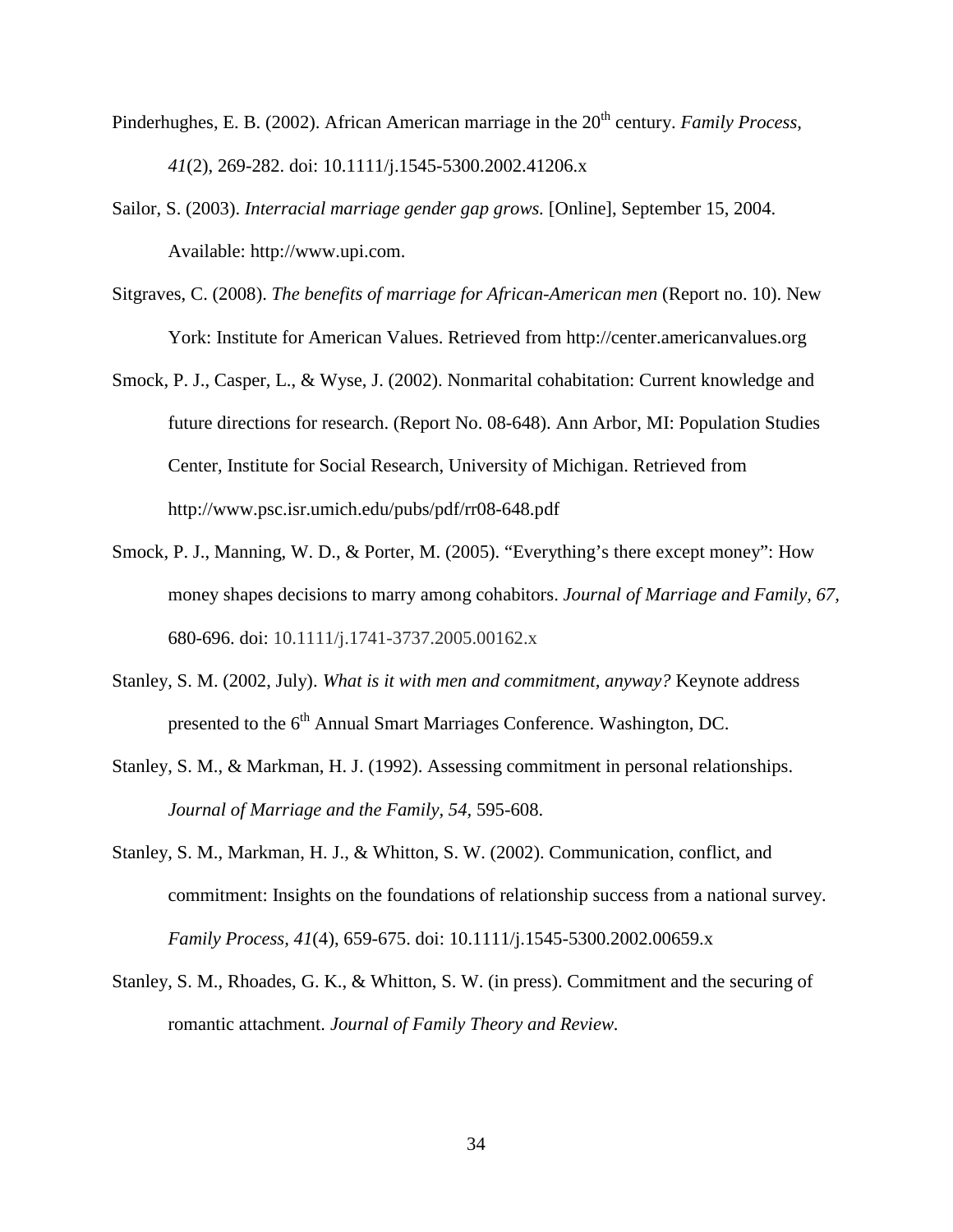- Stanley, S. M., Whitton, S. W., Low, S. M., Clements, M. L., & Markman, H. J. (2006). Sacrifice as a predictor of marital outcomes. *Family Process, 45,* 289-303.
- Staples, R. (1987). Social structure and Black family life: An analysis of current trends. *Journal of Black Studies, 17*(3), 267-286.
- Taylor, R. J., Chatters, L. M., & Levin, J. (2004). *Religion in the lives of African Americans: Social, psychological, and health perspectives*. Thousand Oaks, CA: Sage.
- Taylor, R. J., Chatters, L. M., Tucker, M. B., & Lewis, E. (1990). Developments in research on Black families: A decade in review. *Journal of Marriage and Family, 52*(4), 993-1014.
- Taylor, R. J., Tucker, M. B., Chatters, L. M., & Jayakody, R. (1997). Recent demographic trends in African-American family structure. In R. J. Taylor, J. S. Jackson, & L. M. Chatters (Eds.), *Family life in Black America* (pp. 14-62). Thousand Oaks, CA: Sage.
- Tucker, M. B., & Mitchell-Kernan, C. (1995). Trends in African American family formation: A theoretical and statistical overview. In M. B. Tucker & C. Mitchell-Kernan (Eds.), *The decline in marriage among African Americans: Causes, consequences, and policy implications* (pp. 3-26). New York: Russell Sage.
- United States Census Bureau. (2003). *Statistics on marital statuses and unmarried couple households for Blacks in the United States.* [Online], December 23, 2003. Available: http://www.census.gov
- U.S. Census Bureau. (2006). *Educational attainment in the United States: 2006. Black alone Table 3–09. Educational attainment of the population 15 years and over, by marital status, age, sex, race, and Hispanic origin: 2006*. [Online], January 1, 2011. Available: http://www.census.gov/population/socdemo/education/cps2006/tab03– 09.xls